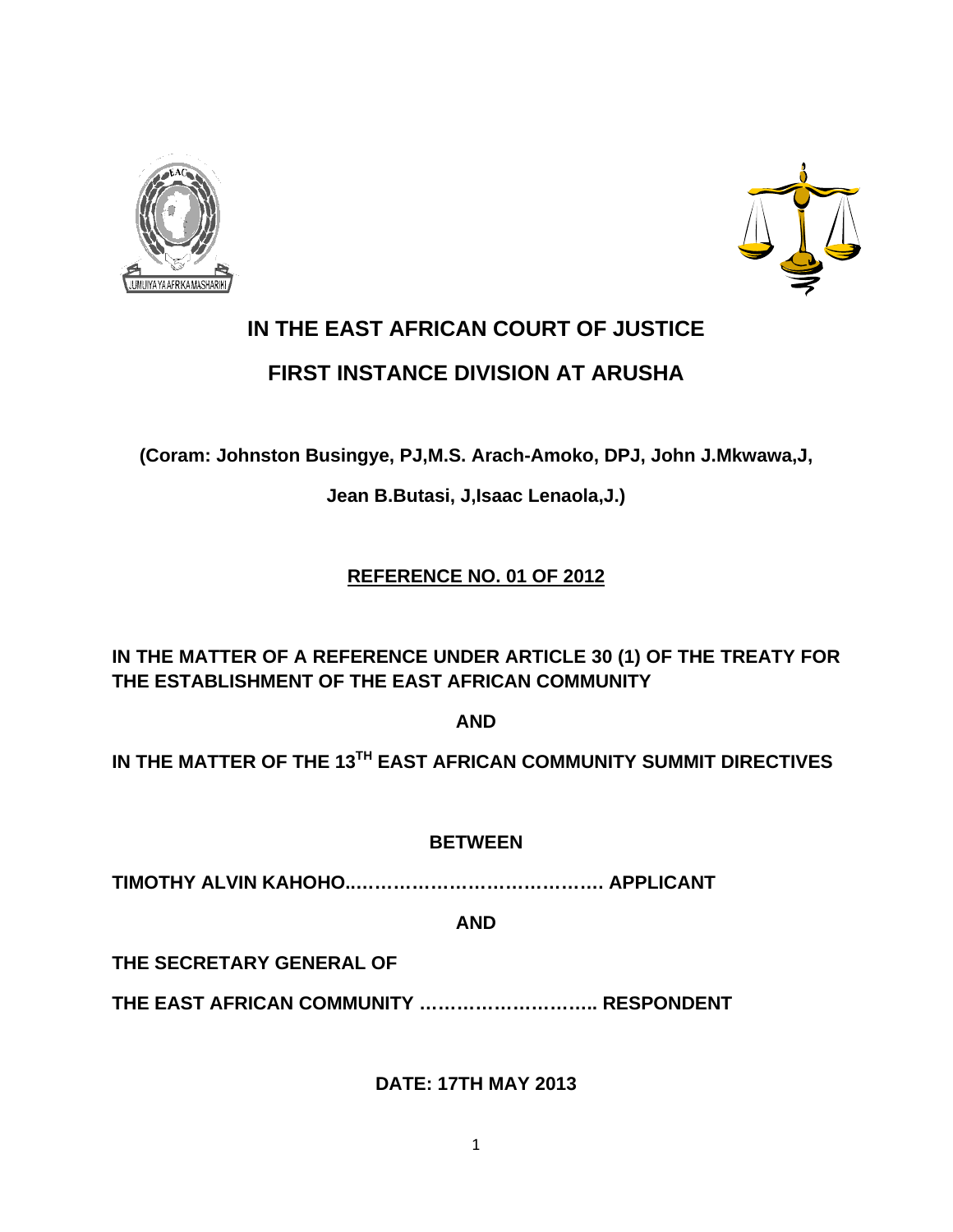#### **JUDGMENT**

#### **Introduction**

- 1. Timothy Alvin Kahoho, (hereinafter **"the Applicant")** is a citizen of the United Republic of Tanzania and a journalist by profession. In the Reference premised on Articles 23(1)and (3),27(1) and 30 (2) of the Treaty for the Establishment of the East African Community (hereinafter, **"the Treaty"),** as well as Rules 24 of the East African Court of Justice Rules of Procedure, 2010, he has sought the following Orders:
- (a) A declaration that the Summit had grossly breached the Treaty in particular Articles 6, 7 and 123 (6) of the Treaty , by mandating the Secretariat to inter alia;
	- (i) Produce a road map for establishing and strengthening the institutions identified by the Team of Experts as critical for the functioning of the Customs Union, Common Market and Monetary Union.
	- (ii) Formulate an action plan for the purposes of operationalising the other recommendations in the report of the Team of Experts, and
	- (iii) Propose an action plan on, and a draft model of, the structure of the East African Political Federation for consideration by the Summit at its 14<sup>th</sup> Ordinary Meeting.
- (b) The Summit approved the protocol on Immunities and Privileges for the East African Community, its organs and institutions for conclusion in breach of Articles 73 and 138 of the Treaty.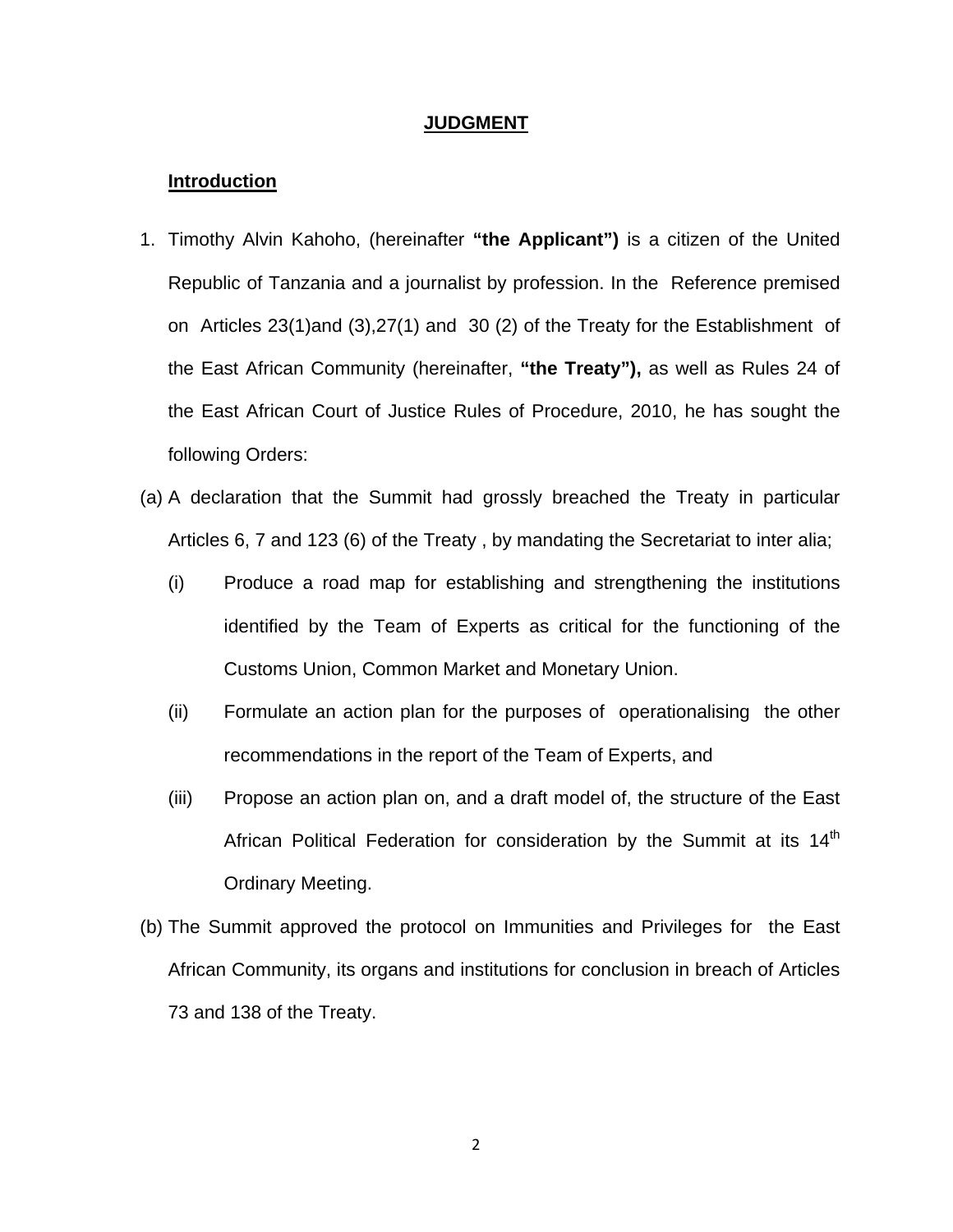- (c) Further, a declaration that the Summit has no mandate under the Treaty to exclude Partner States and the Council from performing functions vested to them by the Treaty and which have an impact in the integration process.
- (d) That if ever the Secretariat has already done the mandated functions under items (a) (i) to (iii) and (b) hereto, this Honorable Court be pleased to declare them null and void.
- (e) Costs of this Application
- (f) Any other relief(s) that this Court deems fit to grant.

#### **Factual Background**

2. The uncontested facts in this Reference are that on  $30<sup>th</sup>$  November 2011, the Summit of the East African Community (hereinafter **"the Summit")** issued a Communiqué after its meeting in Bujumbura, Burundi, and of interest to this matter are paragraphs 6 and 10 where it stated as follows:

**"6.The Summit approved the …Protocol on Immunities and Privileges for the East African Community, its organs and Institutions for conclusion"** AND

**"10.The Summit considered and adopted the Report of the Team of Experts on fears, concerns and challenges on the Political Federation. The Summit noted that the Team of Experts had studied and made recommendations for addressing the fears, concerns and challenges. The Summit mandated the Secretariat to:-** 

**I.** *Produce a Road Map for establishing and strengthening the Institutions identified by the Team of Experts as critical to the functioning of a Customs Union, Common Market and Monetary Union;*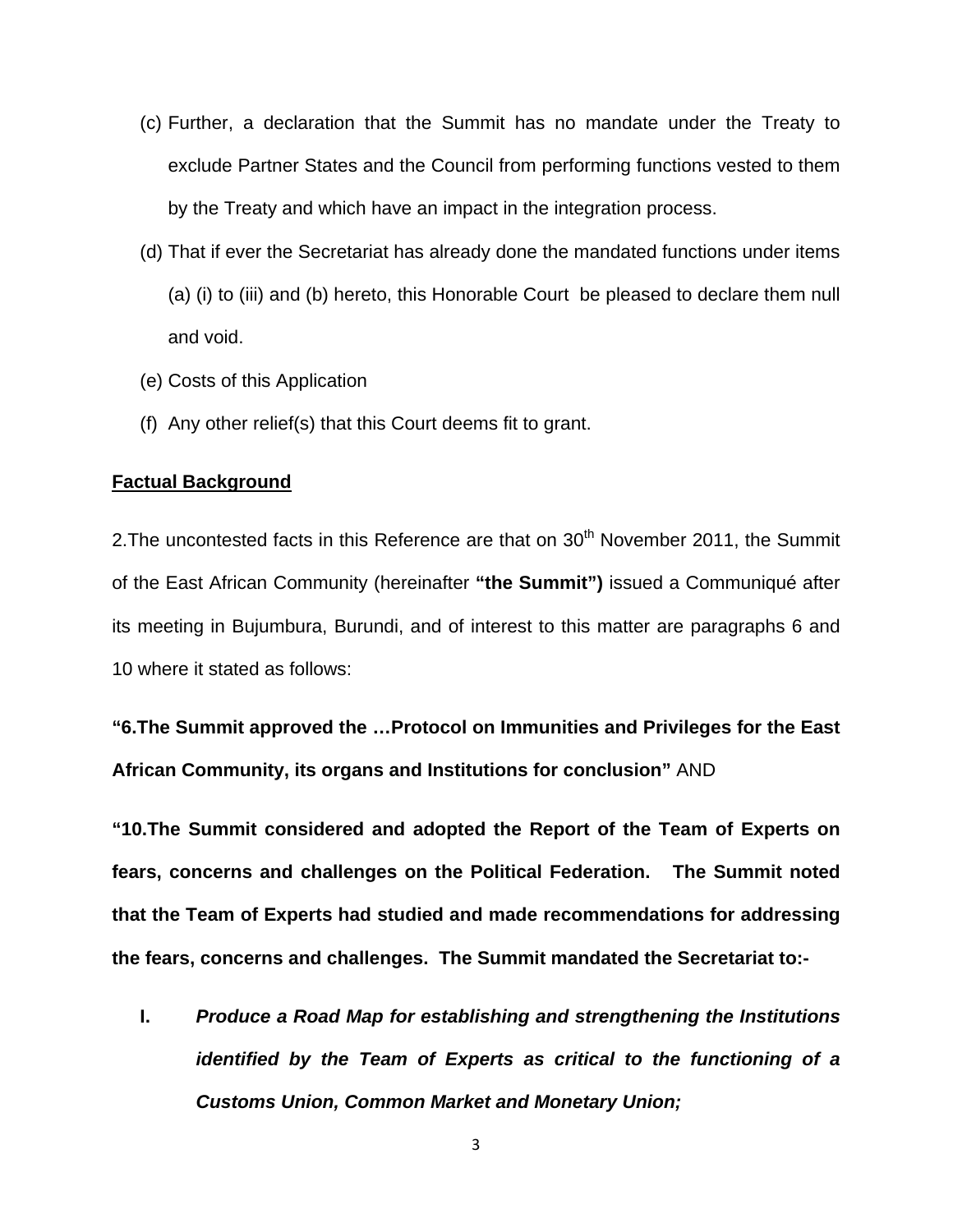- *II. Formulate an action plan for purposes of operationalising the other recommendations in the Report of the Team of Experts; And*
- *III. Propose an Action Plan on, and a Draft Model of the structure of the East African Political Federation for consideration by the Summit at its 14th Ordinary Meeting."*

3. It is the language, tenor, and import of the above parts of the Communiqué that triggered the Reference under consideration.

#### **Case for the Applicant**

4. The Applicant appeared in person and ably argued his case as follows:

That the Summit contravened Articles 73 and 138 of the Treaty when it directed the conclusion of the Protocol on Immunities and Privileges because principally, in his view, those are not areas of co-operation to which a Protocol can be concluded within the meaning of Article 151 of the Treaty.

For avoidance of doubt, Article 73 of the Treaty provides as follows:

- **"***1. Persons employed in the service of the Community:* 
	- *(a) Shall be immune from civil process with respect to omissions or acts performed by them in their official capacity; and*
	- *(b) Shall be accorded immunities from immigration restrictions and alien registration.*
- *2. Experts or consultants rendering services to the Community and delegates of the Partner States while performing services to the Community or while*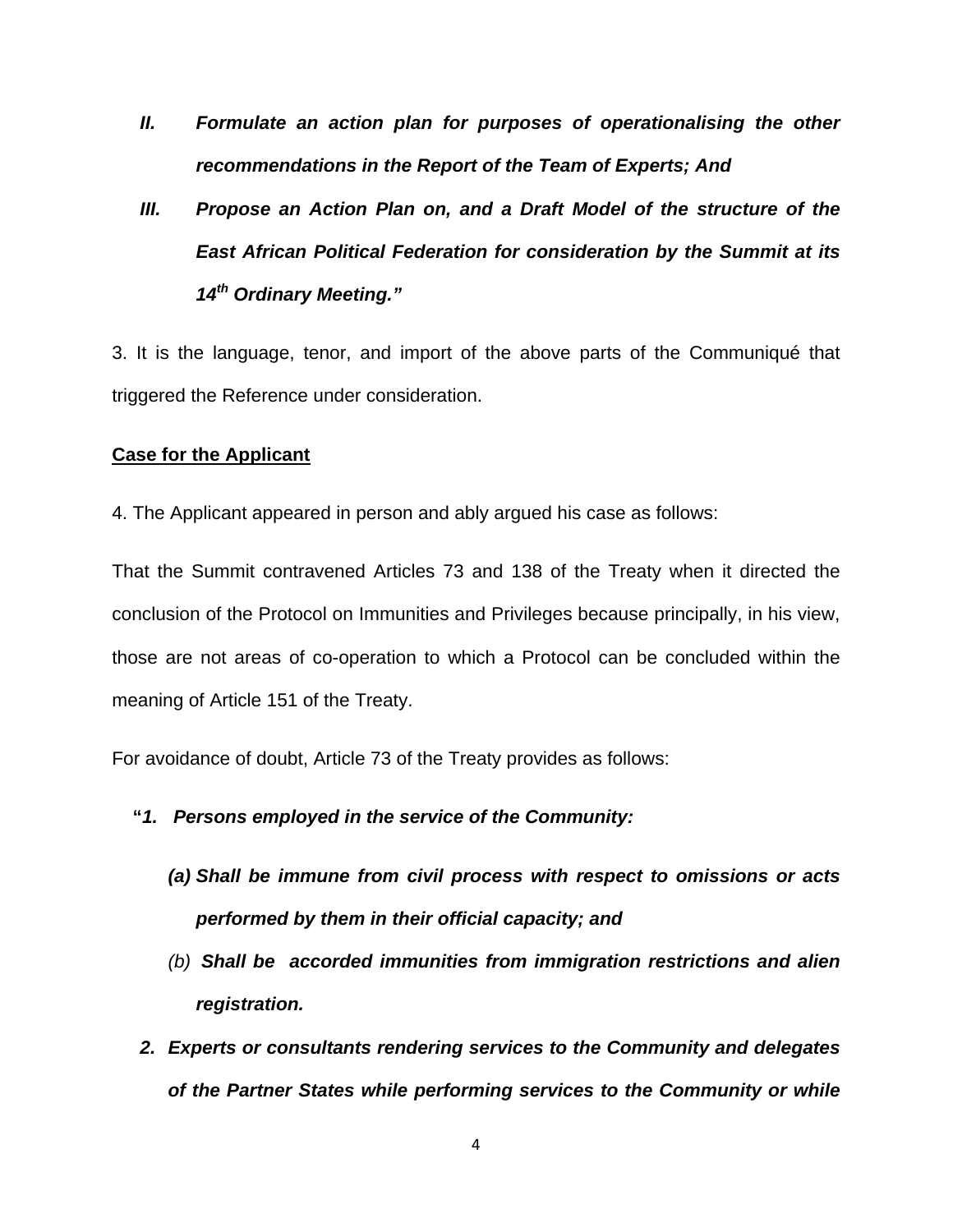*in transit in the Partner States to perform the services of the Community shall be accorded such immunities and privileges in the Partner States as the Council may determine."* 

Article 138 provides as follows;

*"1. The Community shall enjoy international legal personality.* 

*2. The Secretary General shall conclude with the Governments of the Partner States in whose territory the headquarters or offices of the Community shall be situated, agreements relating to the privileges and immunities to be recognized and granted in connection with the Community***.**

*3. Each of the Partner States undertakes to accord to the Community and its officers the privileges and immunities accorded to similar international organizations in its territory***."** 

Article 151 provides that;

*"***1***.The Partner States shall conclude such Protocols as may be necessary in each area of co-operation which shall spell out the objectives and scope of, and institutional mechanisms for co-operation and integration.* 

*2. Each Protocol shall be affirmed by the Summit on the recommendation of the Council.* 

*3. Each Protocol shall be subject to signature and ratifications of the parties hereto.*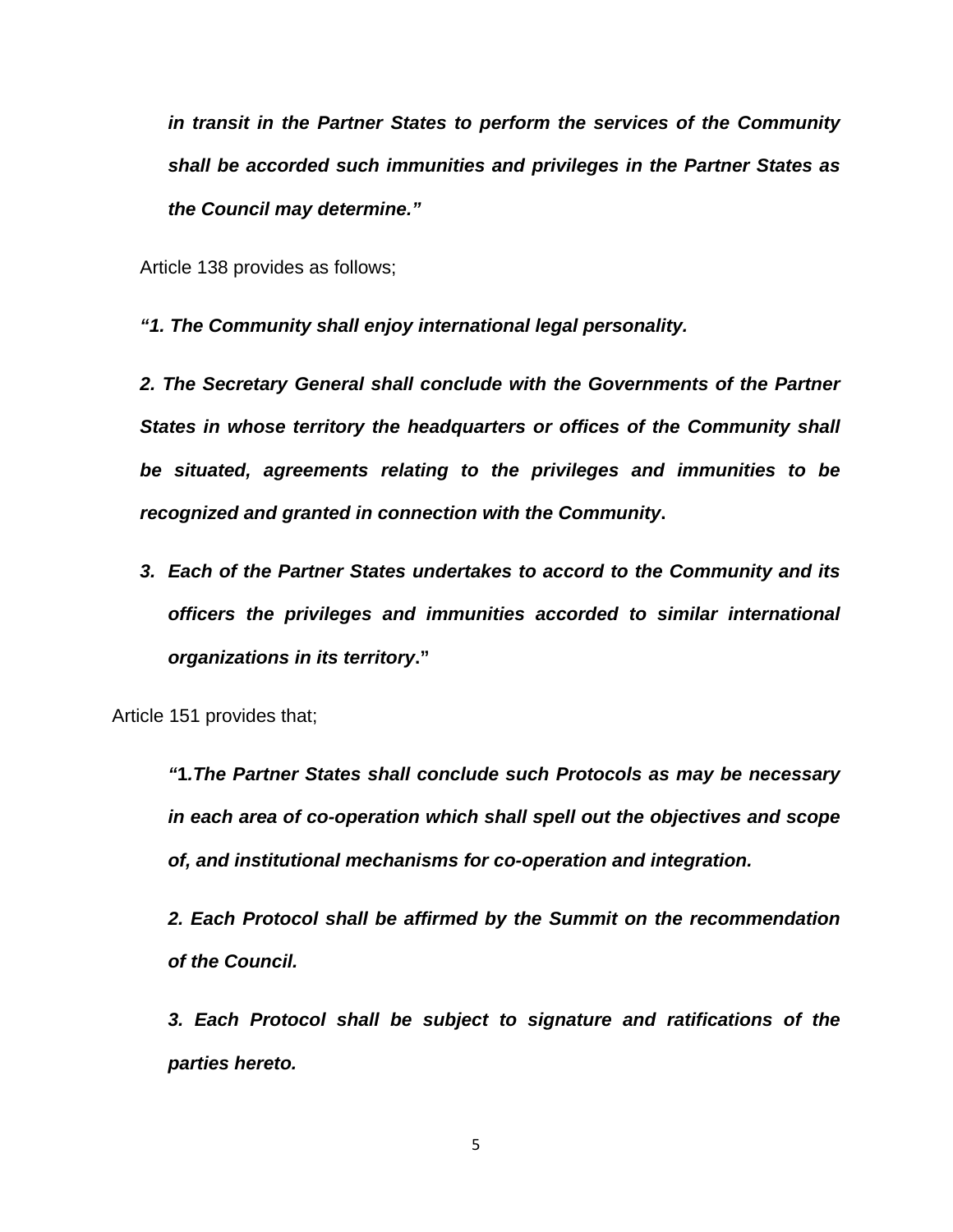### *4. The annexes and Protocols to this Treaty shall form an integral part of this Treaty***."**

5. It is the Applicant's case that reading all the above provisions together, the issue of immunities and privileges cannot be an area of co-operation as at no point has the Council of Ministers recommended or effected such a decision. That previously, all Protocols signed by the Parties to the Treaty confined themselves to the areas of cooperation as spelt out in Articles 74 – 131 of the Treaty and anything outside those Articles cannot properly be an area of co-operation.

6. The Applicant then made the point that having read the Draft Protocol on Immunities and Privileges, he is more than convinced that the issues of **"the staff and workers of the Community"** cannot be raised to a level akin to an area of co-operation.

7. On the issue whether the Summit could properly mandate the Secretariat to undertake any of the functions set out in paragraph 10 of the Communiqué, the Applicant argued that such an act was a clear violation of Articles 6, 7 and 123 (6) of the Treaty because the issue of the establishment of a Political Federation of the Partner States can only be **initiated** by the Summit which then **directs** the Council to undertake the process as is the language of Article 123 (6). That an attempt at circumventing that process by mandating the Secretariat to propose an Action Plan and Draft Model for the Political Federation would be a violation of the Treaty.

8. In addition to the above, the Applicant, at the hearing of the Reference, stated that at its 14<sup>th</sup> Summit, the Summit indeed realized its "error" in the 13<sup>th</sup> Summit and directed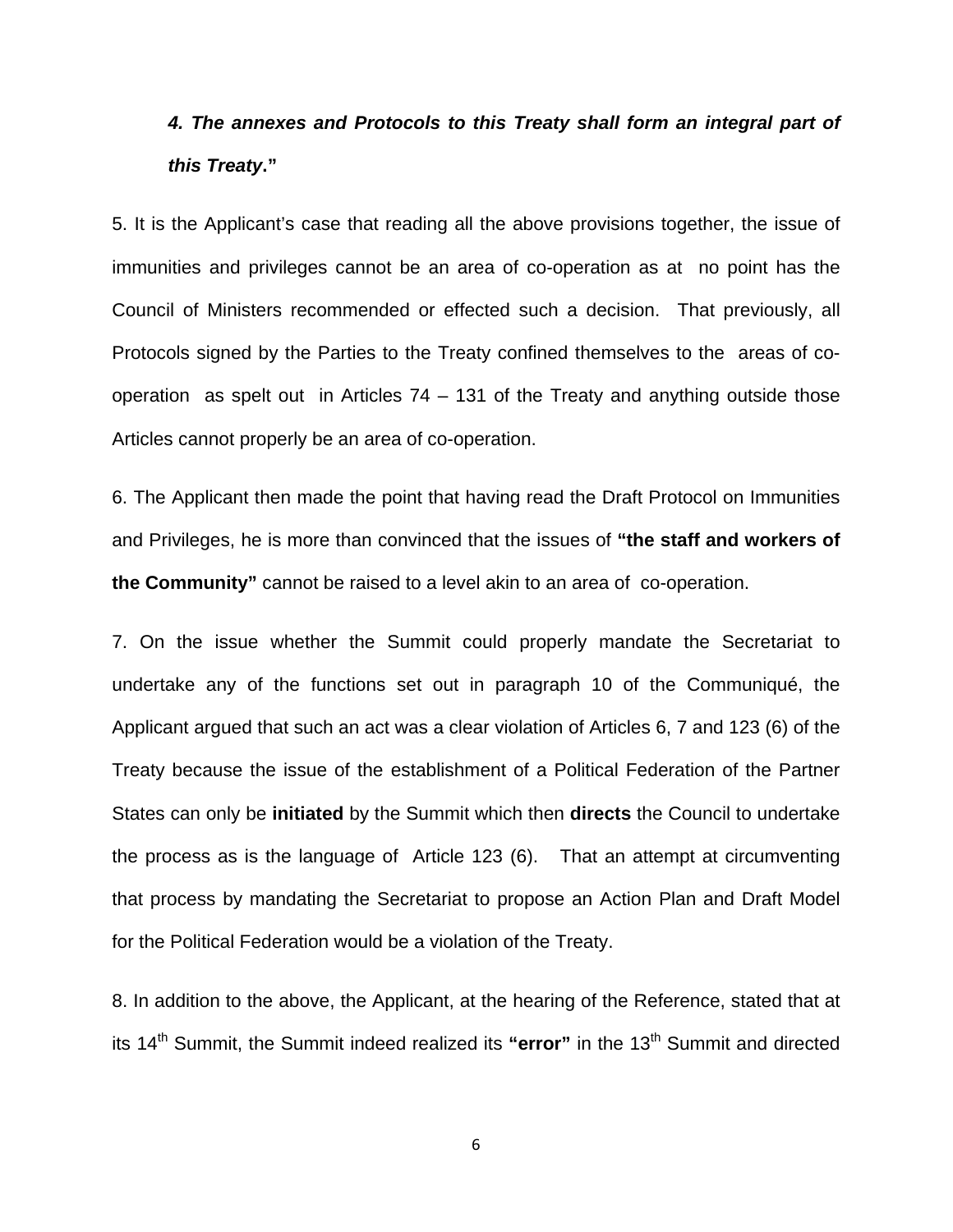the issue of the process leading to a Political Federation to the Council but even then, it had failed to initiate the same and so a violation of Article 123 (6) continued.

9.In furtherance of the above argument, the Applicant went on to state that the process towards a Political Federation cannot be a preserve of the Council or Summit but must of necessity involve all citizens of the Partner States. In support of this position, he quoted an excerpt from the book, '**'E***ast African Federation: Blessing or Blight",by Harid Mkali, Ivydale Press, London 2012* ,where the author quoted the late Mwalimu Julius Nyerere, Founding Father of The United Republic of Tanzania as stating in a pamphlet published on 16<sup>th</sup> October 1968 and titled "**Freedom and Development**":

**"***No person has the right to say, 'I am the people'. No Tanzanian has the right to say 'I know what is good for Tanzania and the others must do it.' …so to take Tanzania into Federation without a Referendum is to say that the President and the Cabinet know 'what is good for Tanzania and the others must do it'. This federation is potentially highly toxic for Tanzania, a fact that needs to be squarely faced by all concerned and that is why the consent of all Tanzanians is crucial – lest we blame one another tomorrow***."**

10. The point made by the Applicant is that to fast-track the Political Federation without finalizing the Customs Union, Common Market and Monetary Union and without consulting citizens of the Partner States would be an act of unprecedented violation of the Treaty by the Summit.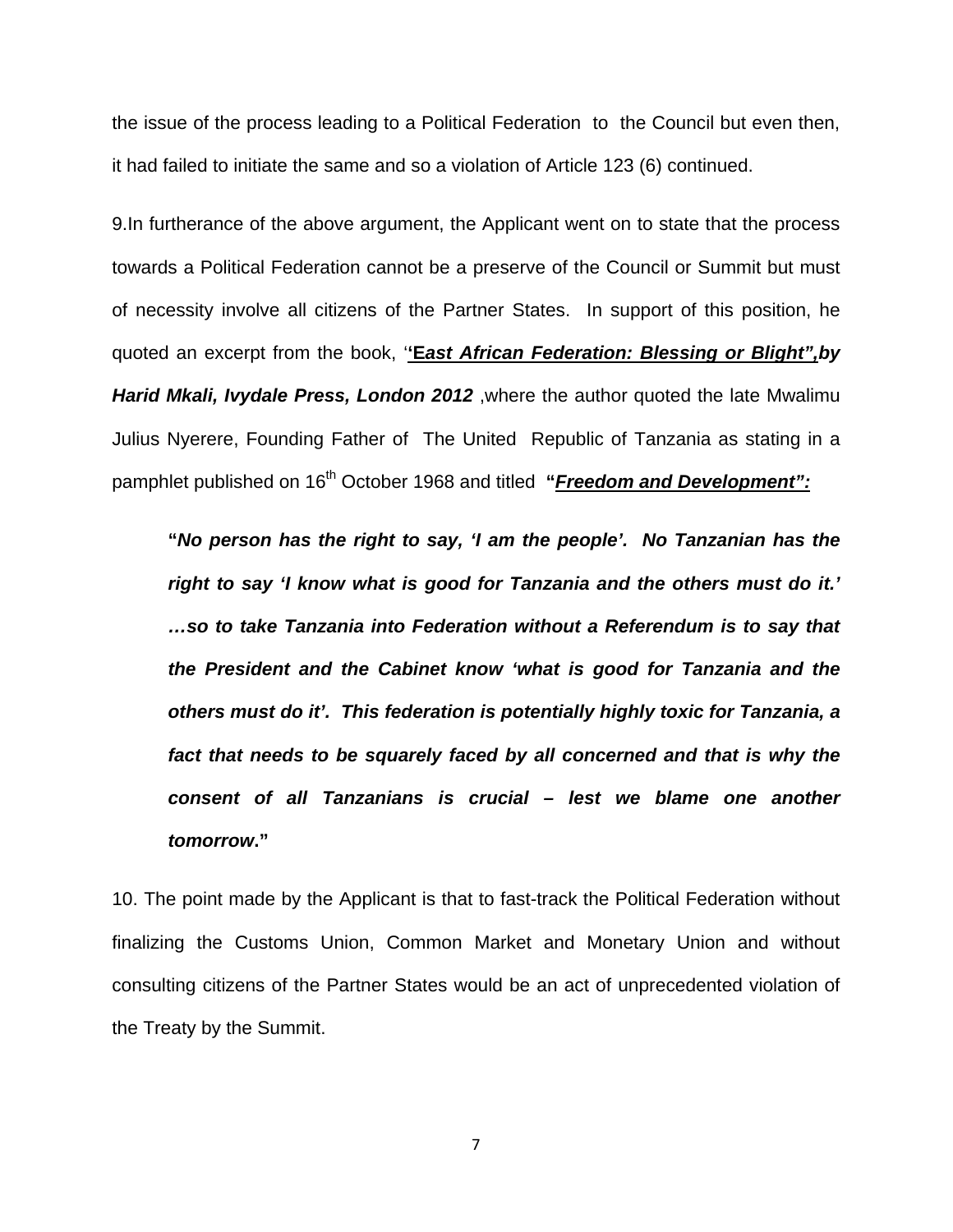11.The Applicant raised two other issues in submissions which are pertinent; the first is the argument that the issue of Immunities and Privileges can only be settled by conclusion of Agreements by the Secretary General of the Community in that respect with Partner States and not by creation of a Protocol.

12. Secondly, that as a citizen of a Partner State, he was deeply troubled by the actions of the Summit aforesaid and was entitled to general and special Damages for the pain that he suffered ,including developing high blood pressure.

#### **Case for the Respondent**

13.The Respondent's answer to all the issues raised above was that the Reference was completely misguided and that the Applicant had failed to understand the intentions of the framers of the Treaty upon a clear reading of Articles 73, 138 and 151 relating to the Draft Protocol on Immunities for the following reasons;

- i) That although a number of Headquarters' Agreements have been concluded by the Respondent pursuant to Article 138 (2) of the Treaty, inconsistencies were noted from one Partner State to another and after a series of meetings, the Sectoral Council on Foreign Policy Coordination proposed to the Council of Ministers that a Protocol was necessary to provide standard guidelines that would uniformly cater for the employees of the Community, its Organs and Institutions , particularly on matters of immunities and privileges to be granted to them in Partner States.
- ii) That the negotiation and conclusion of the proposed Protocol on Immunities and Privileges for the Community, its Organs and Institutions was meant to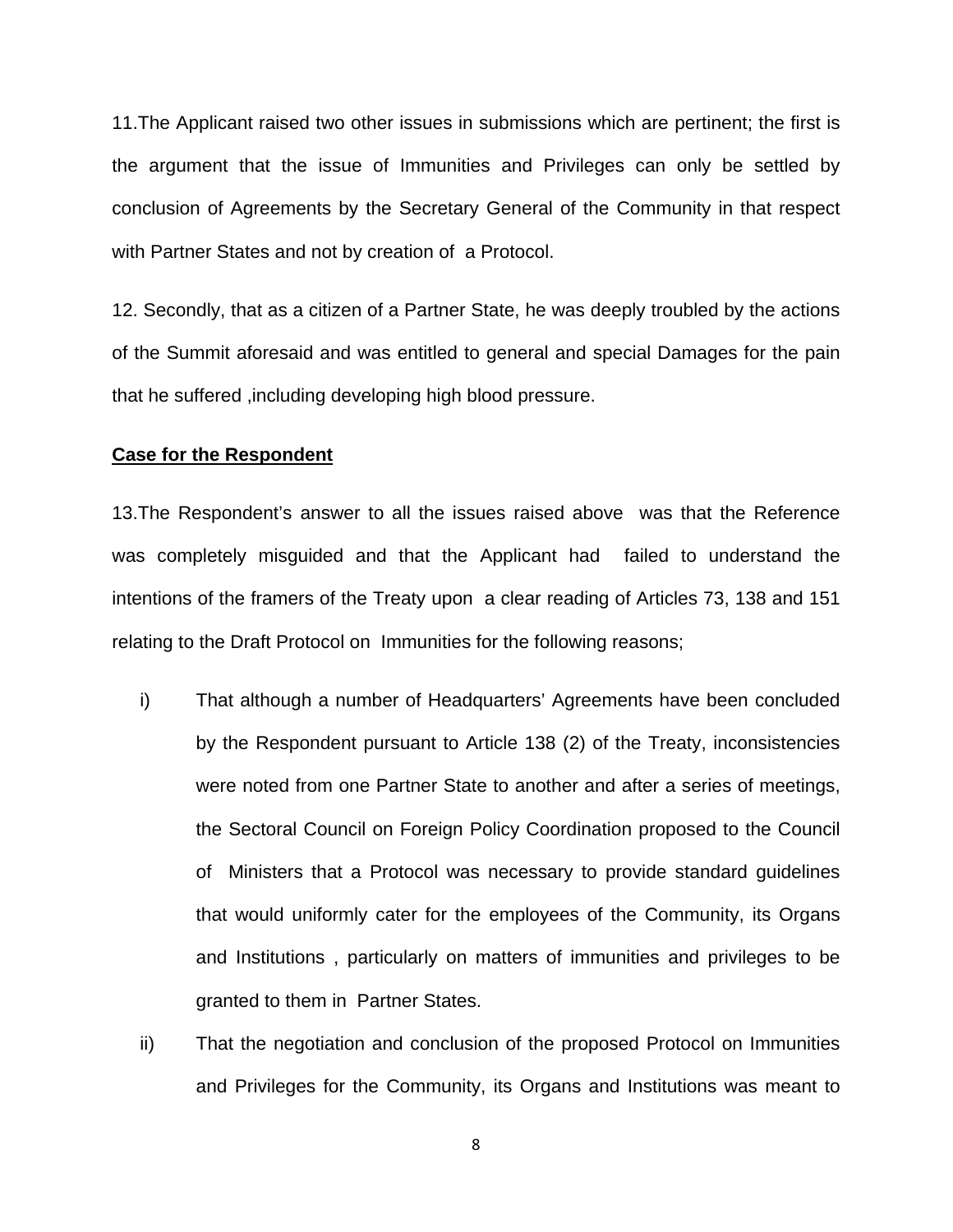create a common platform to enable Partner States coherently implement Articles 73 and 138 as read with Article 151 of the Treaty.

iii) That the argument that no areas of co-operation can be raised under Article 73 and 138 aforesaid is unsustainable because the issue was raised within the meeting of the Attorneys-General of the Partner States held on  $2<sup>nd</sup>$ November 2011 and it was agreed that the need to establish a common platform to guide the issues of status, immunities and privileges signed by the Secretary General with the Governments of Partner States was important and sufficient to warrant a Protocol being concluded. Further, that the proposed Protocol would fall within Articles 5(3), (h), 131 and 151 of the Treaty as enabling provisions for Partner States to advance their integration and that Article 131 was a general co-operation clause which could be invoked from time to time when new areas of co-operation emerged.

14.On the question of Political Federation and the processes leading to it, the case for the Respondent is that the mandate given to the Secretariat to propose an action plan for consideration by Summit was not a contravention of Articles 6, 7 and 123 (6) of the Treaty but were in fact consistent with the same.

15. That the **initiation** of the said process was a matter undertaken by the Summit which then directed the Council to operationalise it in line with the Treaty. Council in compliance thereof, appointed a Team of Experts towards that end at its  $20<sup>th</sup>$  Meeting held on  $19^{th}$  – 26<sup>th</sup> March 2010 and the directive at the 13<sup>th</sup> Summit was only a follow up to a process that had long been in place and the  $13<sup>th</sup>$  Summit was not the meeting at which the same was **initiated.**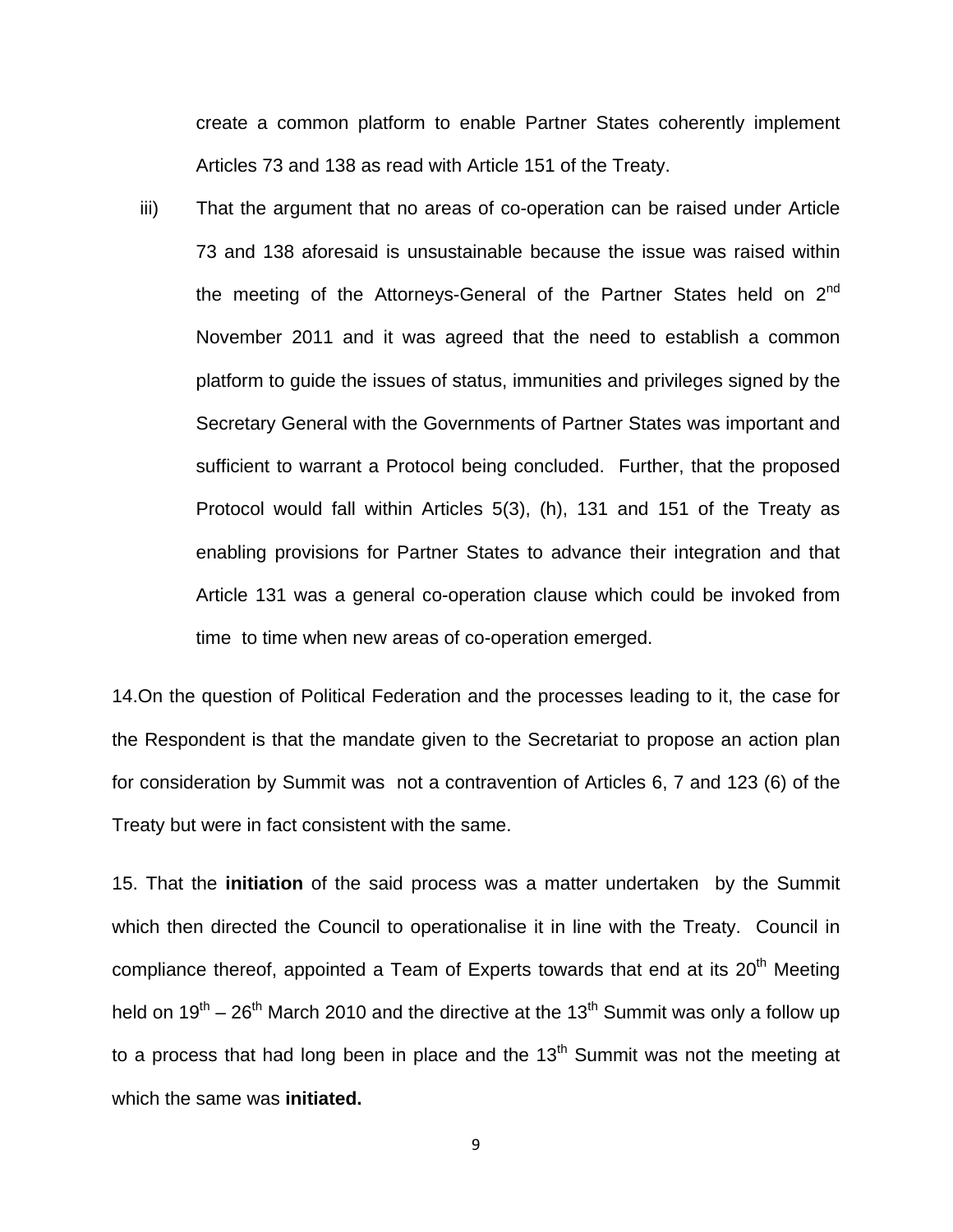16. Further, that the functions of the Secretariat are set out in Article 71 of the Treaty and that the wording of that Article is wide enough to cover the implementation of any directive given to it by the Summit ,including the one issued in the Communiqué under attack.

17. It is also the Respondent's contention that Article 123(6) of the Treaty is complimentary to, and not in conflict with, Article 71, and that the latter does not oust the former. That taken in that context, it *"would be strange to expect the Council to execute its demanding assignments relating to integration other than through the Secretariat which is seized with both the technical and other relevant capabilities that facilitate the Council."* It is also contended in that regard that **"***in exercising its mandate under the Treaty, [Council] relies entirely on the Secretariat to do so and as such the fears and prayers of the Applicant are alarmist, misconceived and generally designed to abuse Court process."*

18. Lastly on this issue, the Respondent has urged the point that all Partner States were aware that at an appropriate time after the Secretariat had completed its assignment, the Partner States would negotiate the proposed institutions relevant for Political Federation or any other matters ,and neither the Summit nor the Secretariat made any suggestion that such negotiations are not necessary. That in furtherance of that position, the Summit at its 14<sup>th</sup> Summit, contrary to the Applicant's assertion, **directed** the Council to report progress to the  $15<sup>th</sup>$  Summit on all matters forming the subject of the Reference herein.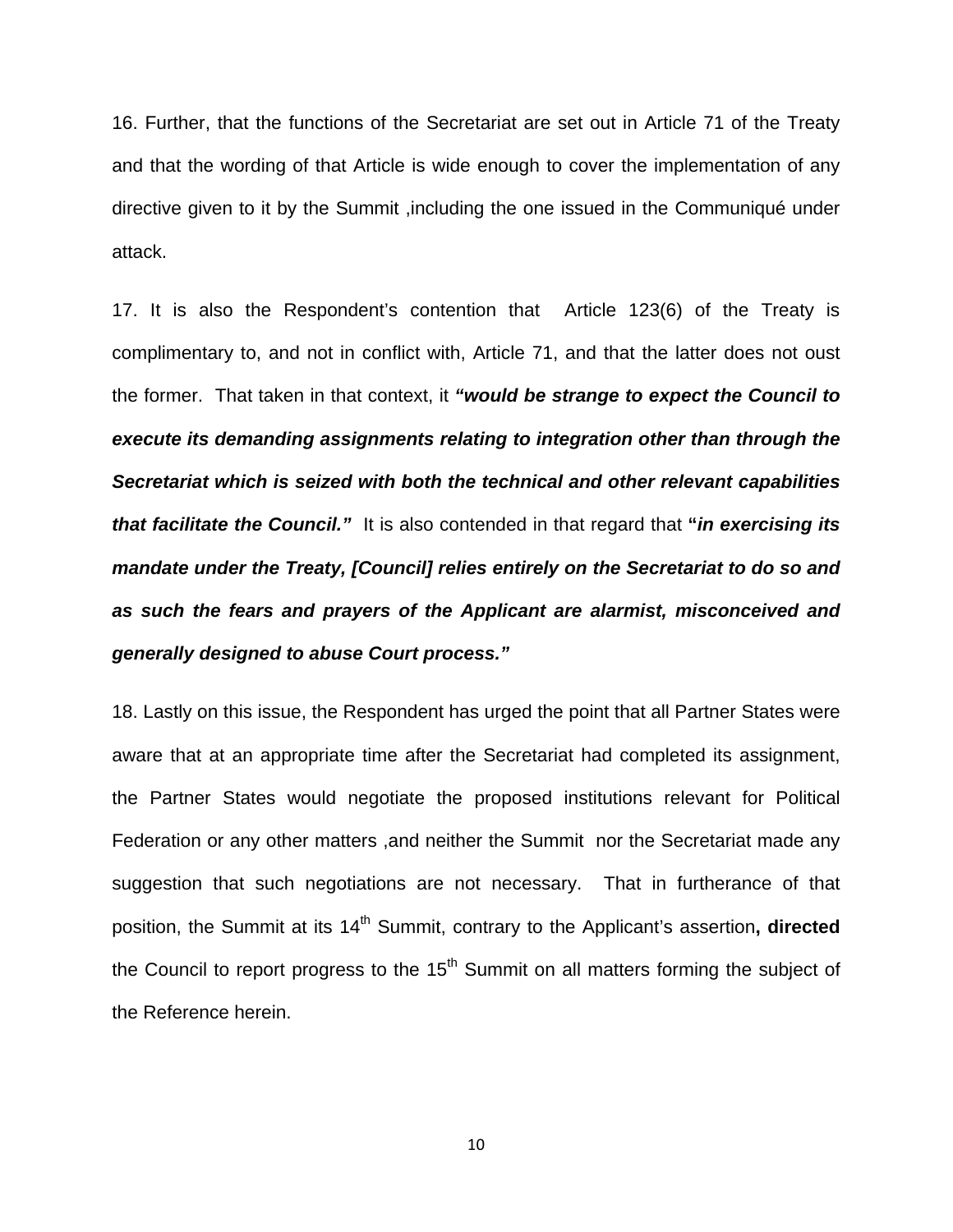19. That therefore, the Reference, being devoid of merit, should be dismissed with costs.

#### **The Scheduling Conference**

20. On  $15<sup>th</sup>$  January 2013, a Scheduling Conference was held and the Parties agreed that the following issues would be the ones to be determined by the Court:

i) Whether the  $13<sup>th</sup>$  Summit decisions as set out in paragraph 6 of its Communiqué issued on  $30<sup>th</sup>$  November 2011 in the Republic of Burundi approving the Protocol on Immunities and Privileges contravened Articles 73, 138 and 151 of the Treaty;

ii) Whether the 13<sup>th</sup> Summit of the Heads of States' decision to mandate the Secretariat to undertake the functions stated in paragraph 10 of its Communiqué issued on the  $30<sup>th</sup>$ November 2011 at Bujumbura in the Republic of Burundi was in contravention of Articles 6, 7 and 123 (6) of the Treaty.

- iii) Whether the process towards the establishment of a Political Federation of the Partner States is an exclusive preserve of the Council to which the Secretariat cannot contribute.
- iv) Whether the conclusion of Protocols is only permissible where the Treaty specifically provides for areas of co-operation.
- v) Whether the Applicant is entitled to the prayers sought?

#### **Determination**

21. We have read the following documents on record:

i) The Reference titled "**Application dated 12<sup>th</sup> January 2012**"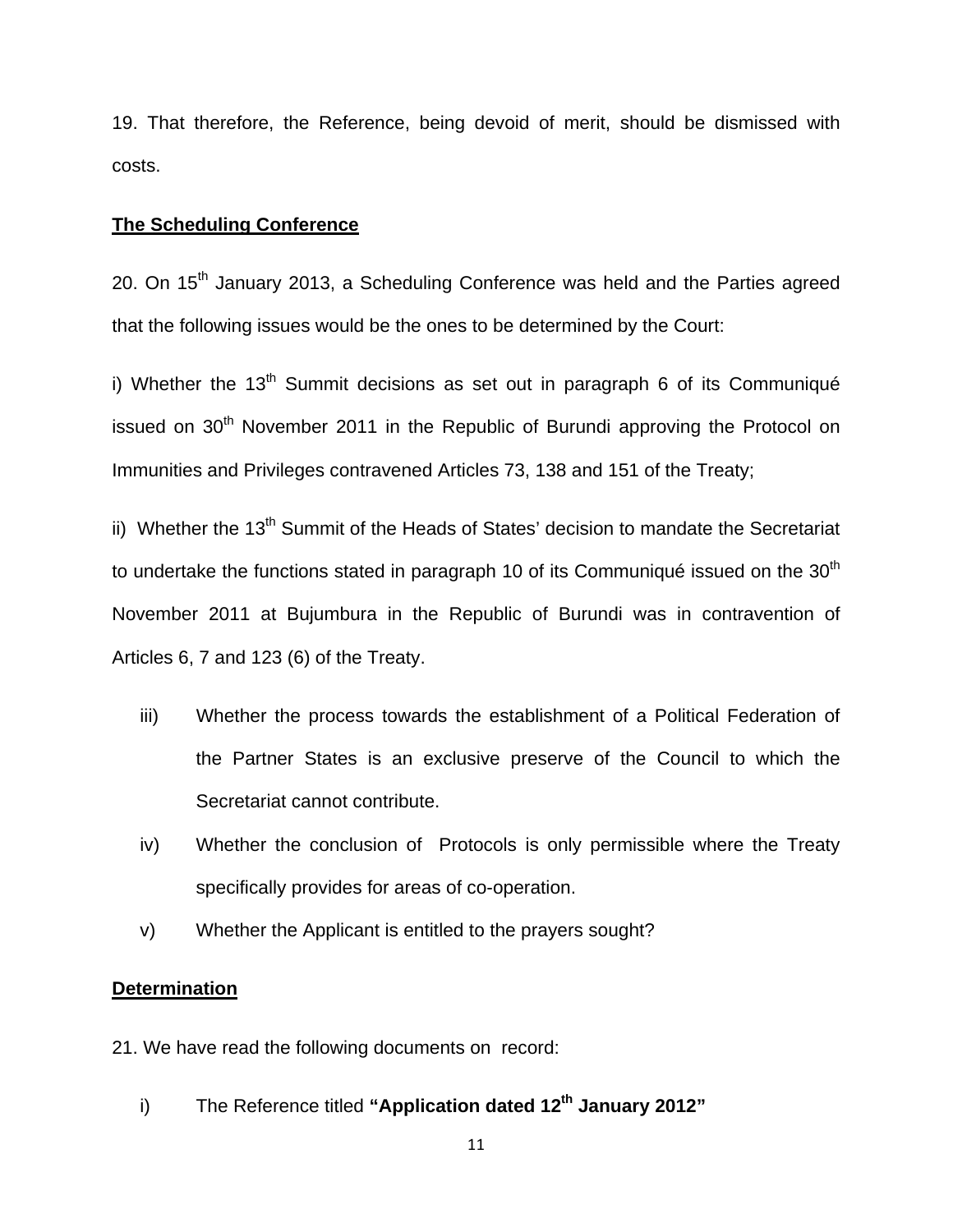- ii) The Response to Reference together with the Affidavit in support both dated 28<sup>th</sup> February 2012.
- iii) The Reply to the Response dated  $20<sup>th</sup>$  March 2012
- iv) The Response to the Reply to the Response dated  $8<sup>th</sup>$  May 2012.
- v) Applicant's written submission filed on  $13<sup>th</sup>$  February 2013.
- vi) Respondent's written submissions filed on  $14<sup>th</sup>$  March 2013.
- vii) Applicant's rejoinder to the Respondent's written submissions filed on  $15<sup>th</sup>$ April 2013 .

22.We have also taken into account the annextures to the documents placed before us including the Communiqué under attack, the Communiqué issued after the  $14<sup>th</sup>$ Summit, the Report of the 11<sup>th</sup> Meeting of the Sectoral Council on Legal and Judicial Affairs, the Report of the 20<sup>th</sup> Meeting of the Council of Ministers, the draft Protocol on Immunities and Privileges of the East African Community, its Organs and Institutions, the Headquarters Agreement between the Government of Kenya and the Community for the Lake Victoria Basin Commission and the Headquarters Agreement between the Government of the United Republic of Tanzania and the Secretariat for the Tripartite Commission for co-operation between the United Republic of Tanzania, the Republic of Kenya and the Republic of Uganda.

#### **Principles of Interpretation of the Treaty**

23. In **Modern Holdings (E.A) Limited vs Kenya Ports Authority, EACJ Reference No. 1 of 2008**, this Court stated inter-alia that *"The Treaty being an international Treaty among five sovereign States, namely; Kenya, Uganda, Tanzania, Rwanda*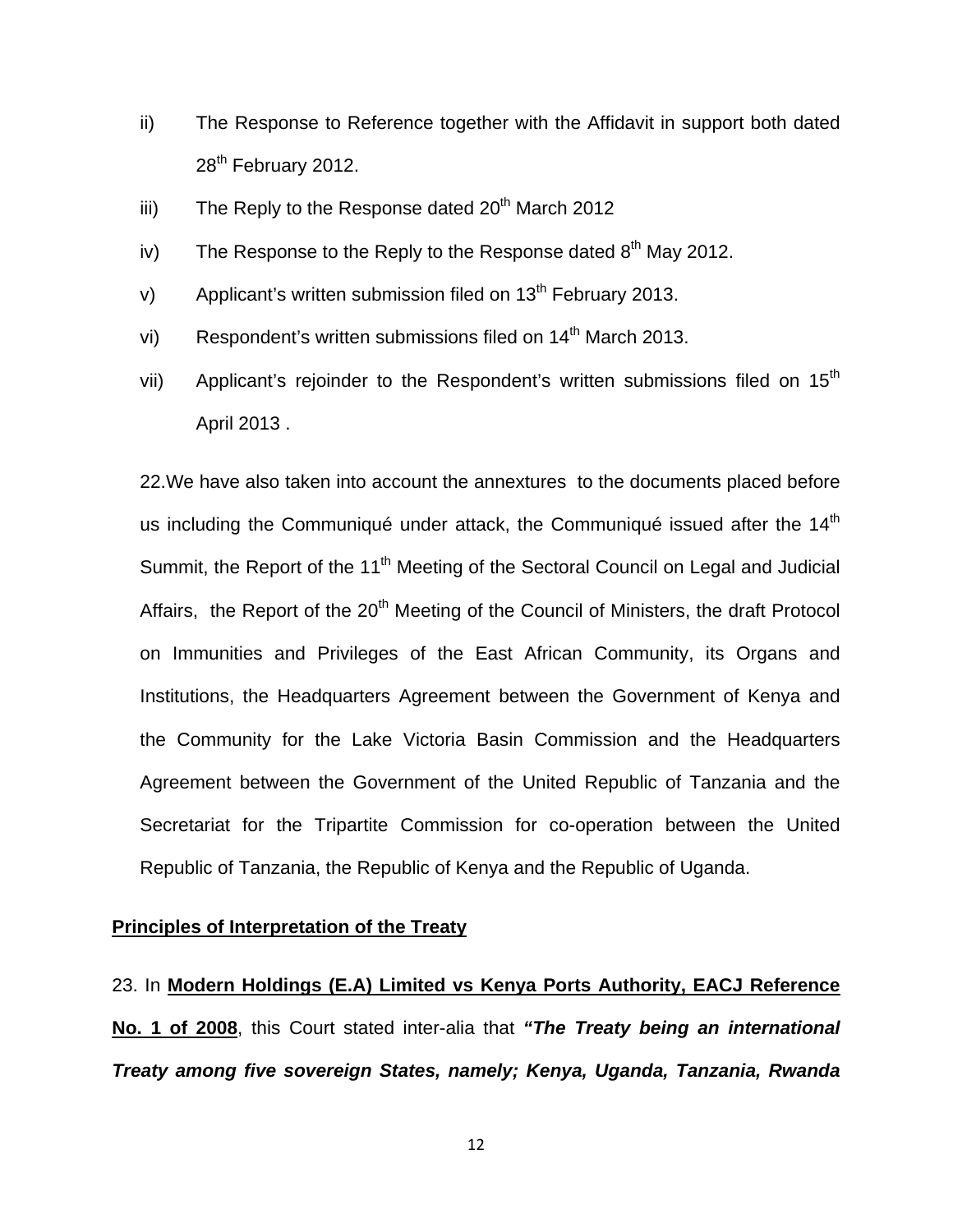*and Burundi, is subject to the international law on interpretation of treaties, the main one being* **'The Vienna Convention on the Law of Treaties' (VCLT)"** 

The Court then proceeded to invoke Article 31(1) of the Vienna Convention on the Law of Treaties which sets out the general rule of interpretation as including the following factors;

*"A Treaty shall be interpreted in good faith in accordance with the ordinary meaning to be given to the terms of the treaty in their context and in the light of its object and purpose."* 

24. The above principle is what we shall use as a guide in determining the four principal issues placed before us for resolution.

25. All the above documents together with the Treaty will also form the basis for our opinion which we now render as follows:-

**Issue No. 1** – whether the 13<sup>th</sup> Summit decision as set in paragraph 6 of its Communiqué issued on 13<sup>th</sup> November 2011, in the Republic of Burundi, **approving the Protocol on Immunities and Privileges contravened Articles 73, 138 and 151.** 

26. We have elsewhere above reproduced Articles 73, 138 and 151. To answer the Applicant's complaint with regard to paragraph 6 of the Communiqué, one must necessarily begin by defining a "**Protocol"**. Article 1 of the Treaty defines it in the same language as **Black's Law Dictionary, Ninth Edition**, where it is defined as *"a treaty amending and supplementing another treaty***". Wikipedia** goes further to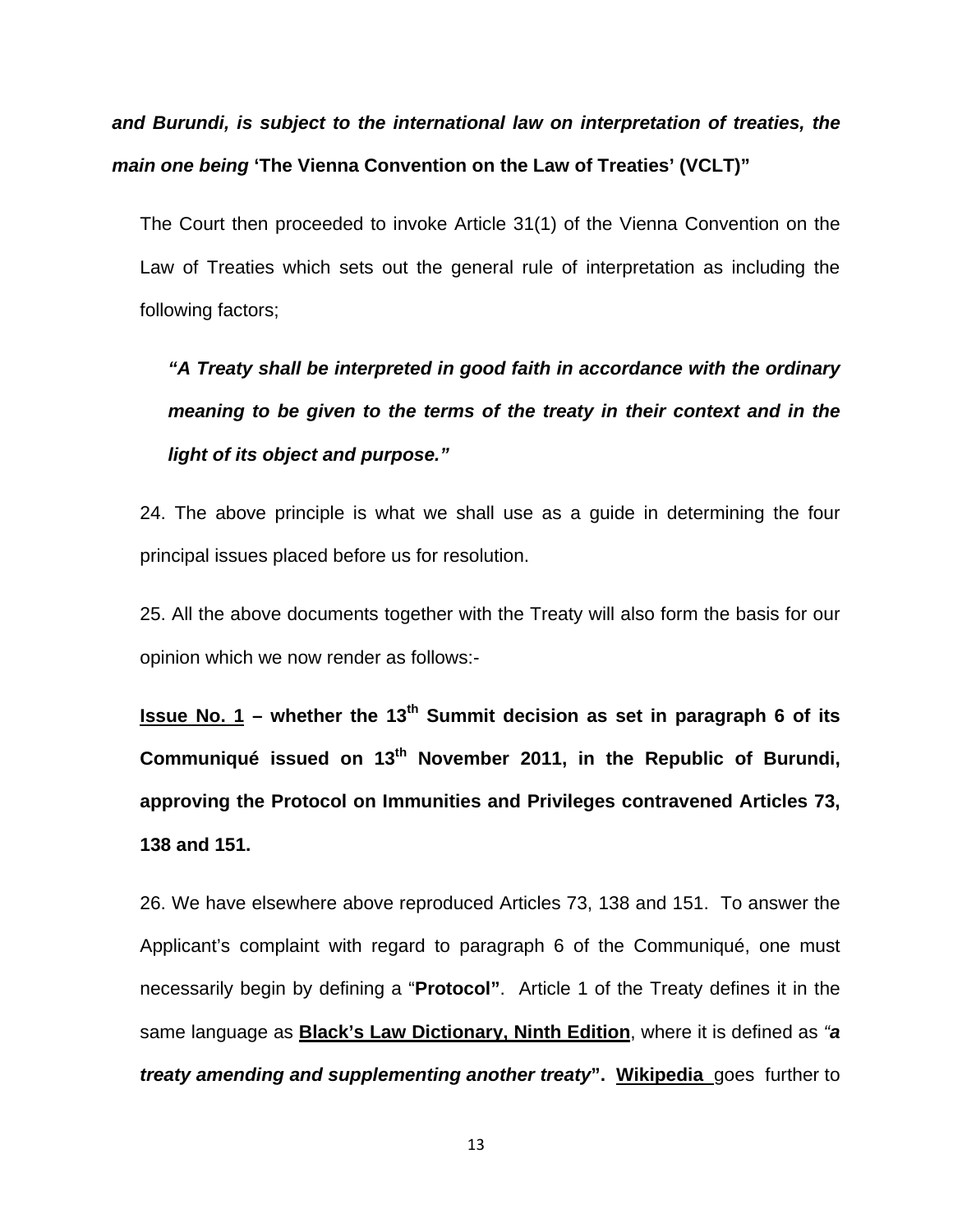explain that it is a *"rule on how an activity should be performed especially in the area of diplomacy."*

27. In the context of the issue at hand, the Respondent has explained that for Articles 73 and 138 to be **"***coherently implemented*", a Protocol was required under Article 151. Article 151 (1) specifically provides that Protocols shall be concluded as may be necessary in each area of co-operation and the Protocol shall spell out the objectives of, and institutional mechanisms for co-operation and integration.

28. Looking at the definition of a Protocol as above together with Article 151 of the Treaty, it is obvious that the conclusion of any Protocol is at the instance and discretion of the Summit where it deems such an action necessary to achieve the objectives of the Community. That is why Article 151(4) specifically provides that once concluded ,a Protocol becomes an integral part of the Treaty. Integral means that it becomes a necessary part of the Treaty and supplements it in the operationalisation of the area of co-operation that it is meant to address.

29. We heard the Applicant to be arguing that privileges and immunities are not areas of co-operation and that under Article 138, only Agreements with Partner States can address those issues. With respect, we disagree with him. We say so because he has taken a very narrow view of what the Treaty sets out as **"***areas of co-operation***."** He has also completely failed to note that Chapter Twenty Seven of the Treaty is headed, **"Co-operation in other fields"** and Article 131, the only Article in that Chapter, is titled, **"***Other Fields***".** Pausing there for a moment, it is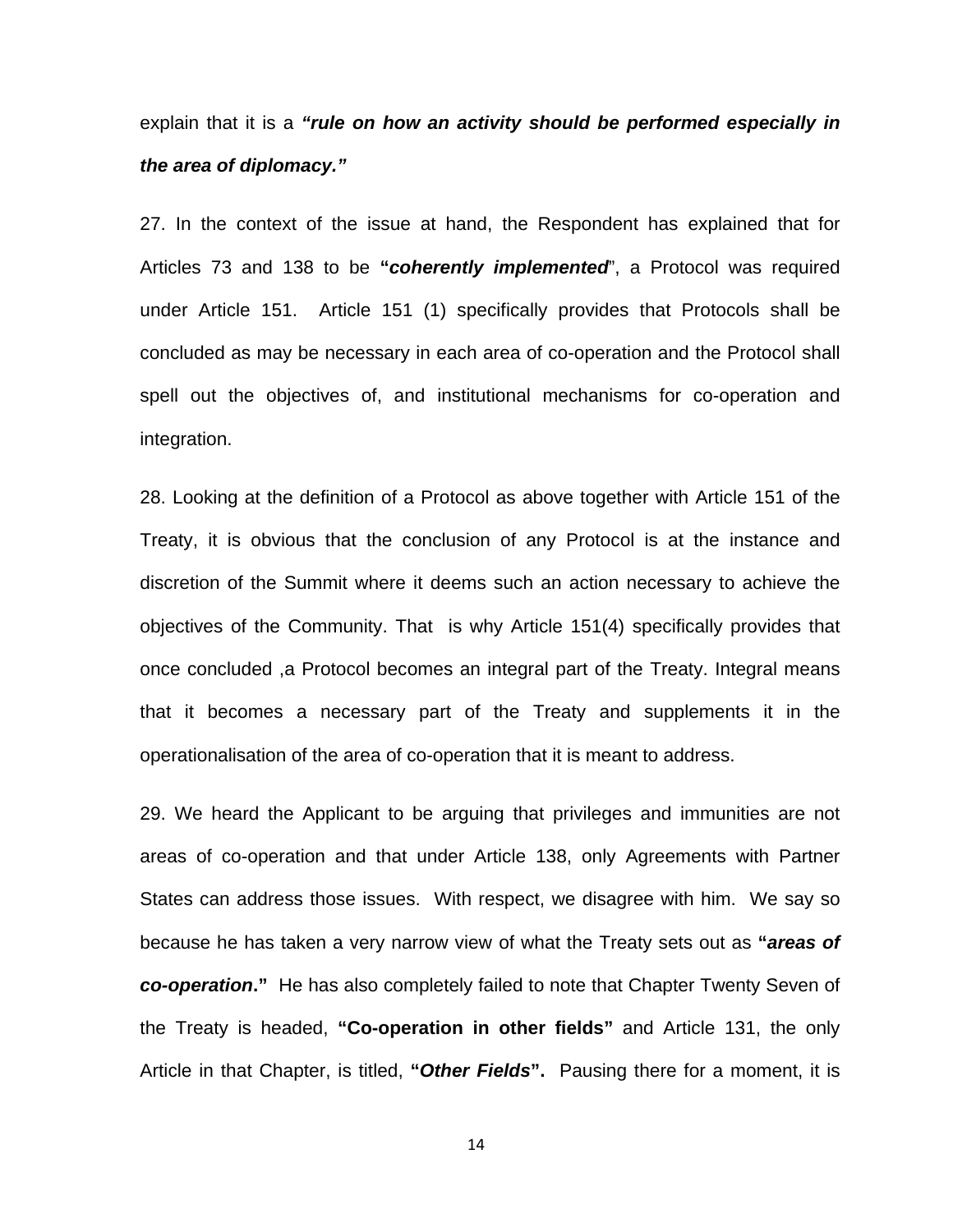obvious to us that the framers of the Treaty were aware that it would be wrong, nay naïve, to presume that on  $30<sup>th</sup>$  November 1999, when the Treaty was ratified, all areas of co-operation would be visible and clearly demarcated. Article 131 was then enacted in answer to that difficulty and it is in the following words;

*"1. Subject to the provisions of this Treaty, the Partner States undertake to consult with one another through appropriate institutions of the Community for the purpose of harmonizing their respective policies in such other fields as they may from time to time, consider necessary or desirable for the efficient and harmonious functioning and development of the Community and the implementation of the provisions of the Treaty.*

*2. For purposes of paragraph 1 of this Article, the Partner States may take in common such other steps calculated to further the objective of the Community and implementation of the provisions of the Treaty.***" (Emphasis added).** 

30. To our minds, Article 131 must be read together with Articles 73 and 138 for a holistic appreciation of the reason why a Protocol on Immunities and Privileges is necessary. The reasons given by the Respondent include the need to harmonise and create a common platform to guide the "*issue of status immunities and privileges in Host Agreements signed by the Secretary General with Governments of the Partner States relating to EAC Organs and Institutions."* These reasons are not alien to the need for a harmonious, functioning and developing Community under Article 131 aforesaid.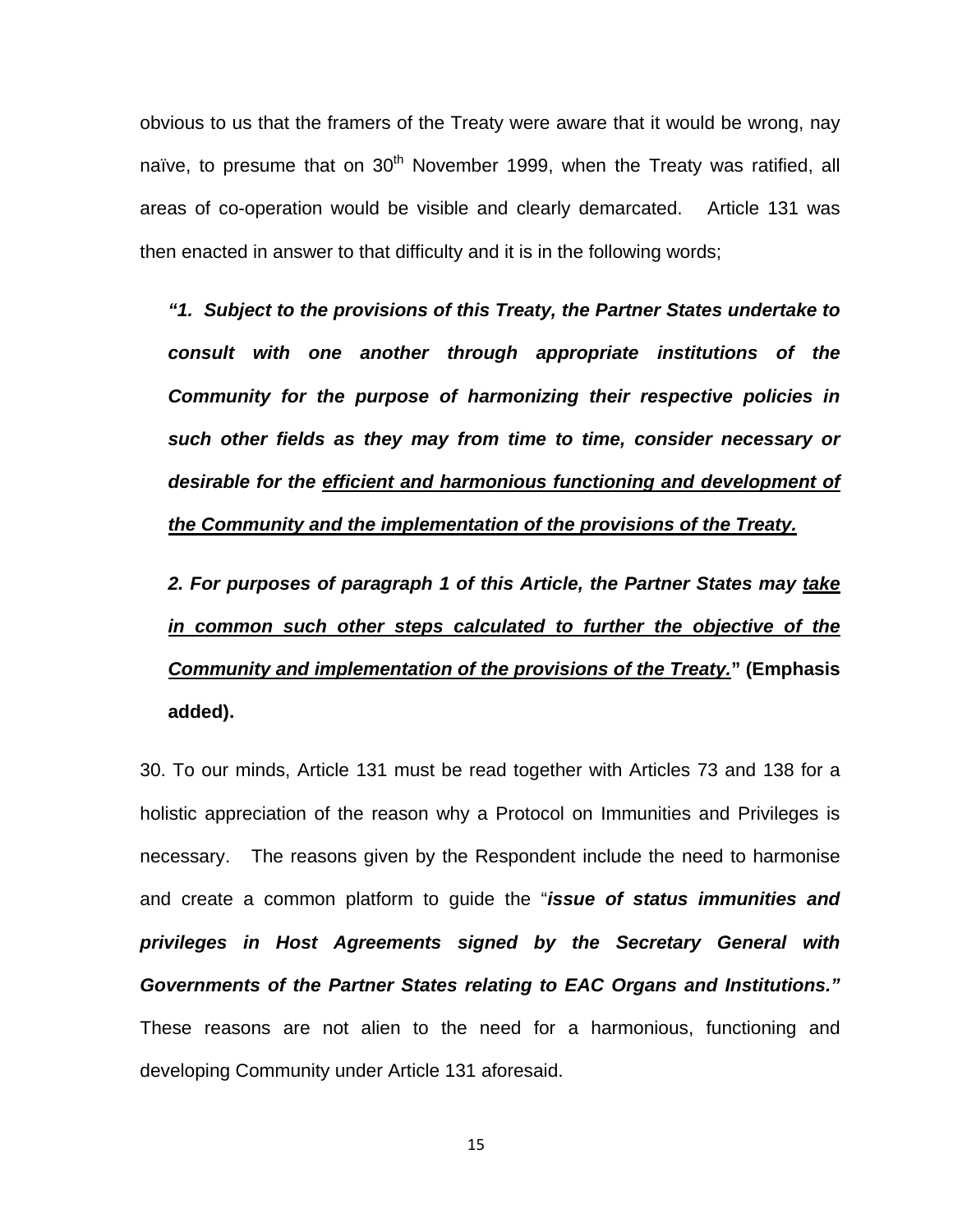31 .We have had a look at the Proposed Protocol on Immunities and Privileges of the East African Community, Organs and Institutions as well as the Headquarters Agreements elsewhere mentioned above. The Proposed Protocol has the following structure:

- a) Definitions
- b) Objectives
- c) Scope of Arrangement

In the preamble, it is partly stated as follows;

**"***that it is desirable to conclude a Protocol by which the Partner States undertake to accord the Community, its organs, institutions and persons employed in different capacities in its service with such immunities and privileges as are accorded to similar international organizations in the territories of the Partner States."* 

32.The language, structure and import of the Proposed Protocol, in our view, is in line with the harmonization, functioning, development and furtherance of the objectives of the Community and the implementation of the provisions of the Treaty which is what one can discern from reading Articles 73, 131 and 138 in good faith and we find no inconsistencies therein.

33.Before we conclude the determination of Issue No. 1, we must point out that the execution of any Agreement under Article 138 (2) is not an ouster of the provision for conclusion of a Protocol under Article 151 where the situation so demands. The Treaty provisions must be read as complimentary to each other and none (as is the Applicant's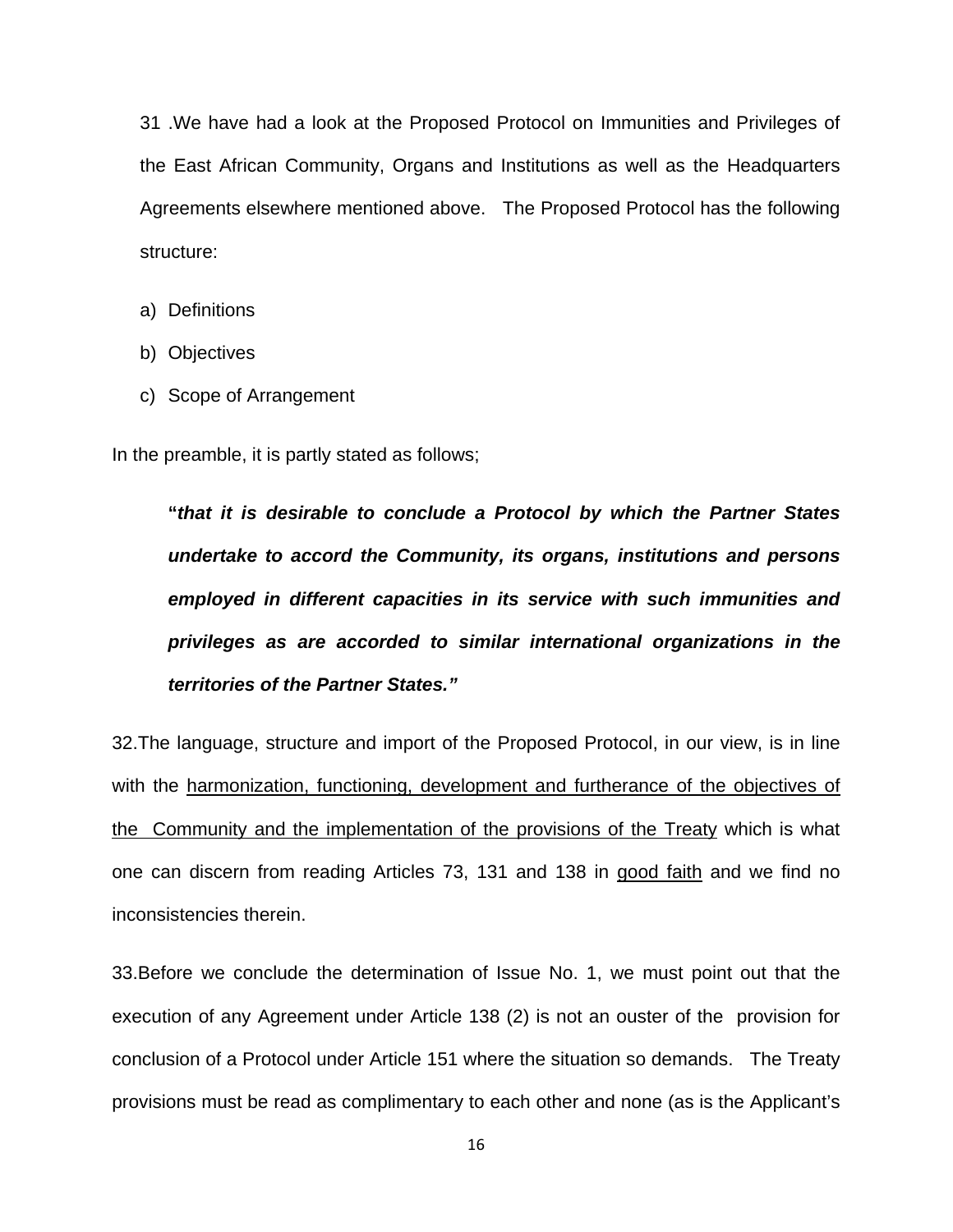line of argument) should be seen as independent and in conflict with another. To argue otherwise, would lead to a legal absurdity and a negation of the principle that the Treaty must be interpreted as a whole and not selectively to suit a set purpose.

34. One other issue we must clarify is the intent and meaning of co-operation in the context of the Treaty. We heard the Applicant to argue that the issue of immunities and privileges cannot be one amounting to co-operation because it is personal to the employees of the Community. **"Co-operation**" is defined in **Black's Law Dictionary** (supra) as **"***the voluntary coordination action of two or more countries occurring under a legal regime and serving a specific objective."*

35. Taken in the above context , the legal regime is the Treaty and the specific objective of the Treaty is the eventual full integration of the Partner States in both political and economic terms. In furtherance of that objective, The Proposed Protocol in Article 2 states as follows;

**"The objectives of this Protocol are to provide a basis upon which –** 

- **a) property and assets of the Community shall be protected from every form of legal process;**
- **b) funds of the Community shall be protected from the Partner States' financial controls, regulations or moratorium of any kind.;**
- **c) immunities and privileges shall be accorded to persons in the service of the Community".**

36. Article 138 (1) provides that **"the Community shall enjoy international legal personality"** and therefore Article 2 (a) and (b) of the Proposed Protocol address that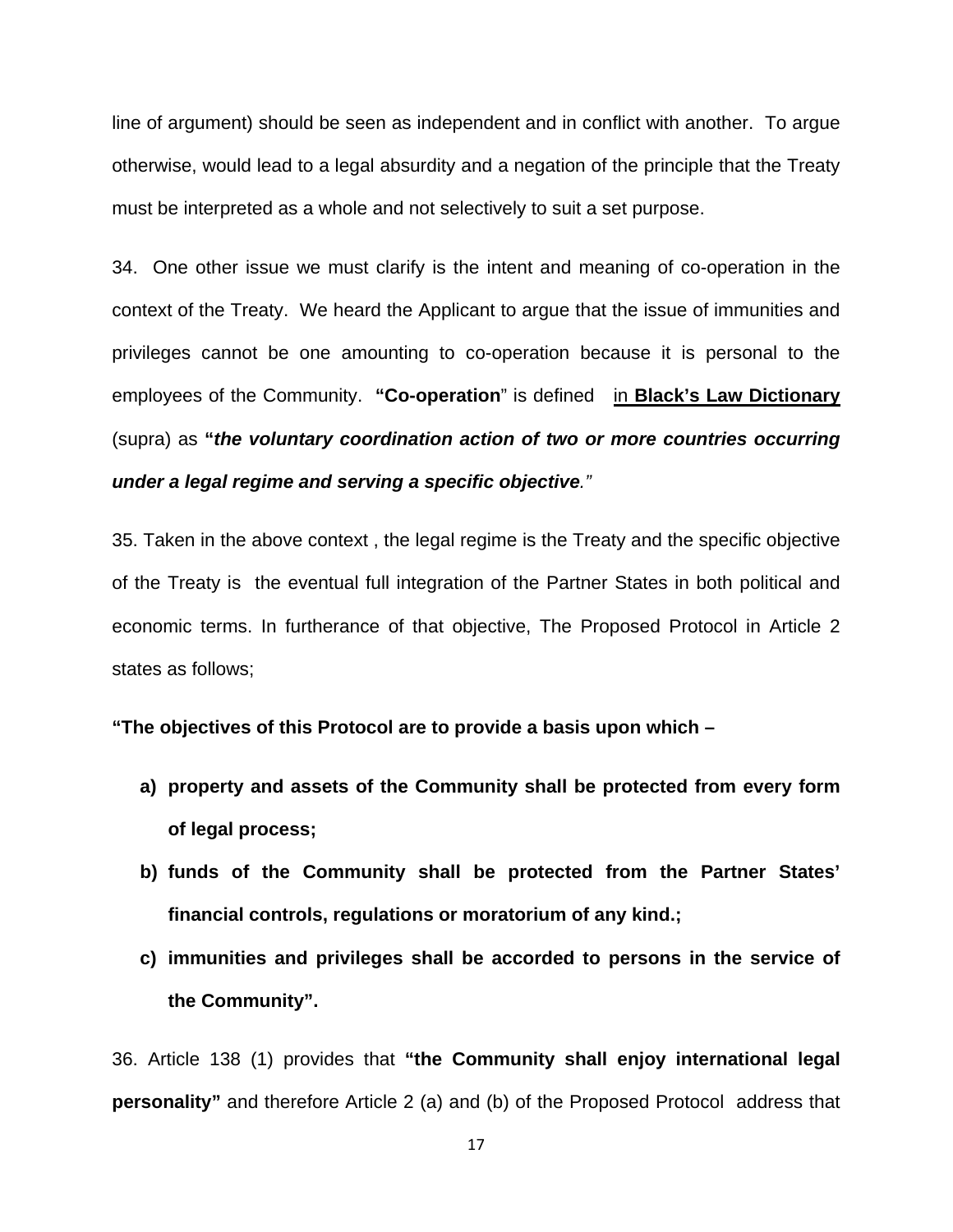provision while Article 2 (c) above is in furtherance of Article 138 (2) and (3) which the Applicant latched onto in his submissions.

37. It is obvious without saying more, that the Proposed Protocol is not wholly about staff immunities and privileges and that Article 138 can clearly create an area of cooperation to which a Protocol can properly be concluded under Article 151 of the Treaty. Even if it were, we do not find that such a factor, alone, would constitute an inconsistency with the Treaty.

38. In conclusion on this issue, we must state that Article 131 was enacted to reduce frequent amendments of the Treaty whenever a new area of co-operation arises and which cannot otherwise be managed outside existing provisions of the Treaty. The issues arising from Article 138 aforesaid fit that reasoning perfectly.

39. For the above reasons, our answer to Issue No. 1 is in the negative.

**Issue No. 2 – whether the 13<sup>th</sup> Summit of Heads of State Decision to mandate the Secretariat to undertake the functions stated in paragraph 10 of its Communiqué,**  that was issued on 13<sup>th</sup> November 2011 in Bujumbura was in contravention of **Articles 6, 7, and 123 (6) of the Treaty.** 

40. Elsewhere above we have set out the contents of paragraph 10 of the Communiqué and one of the issues that the Secretariat was mandated to do was to propose an action plan on, and a draft model of the structure of the East African Federation for consideration by the Summit at its  $14<sup>th</sup>$  Ordinary Meeting. That matter is also partly to be covered in the determination of Issue No. 3 later in this judgment.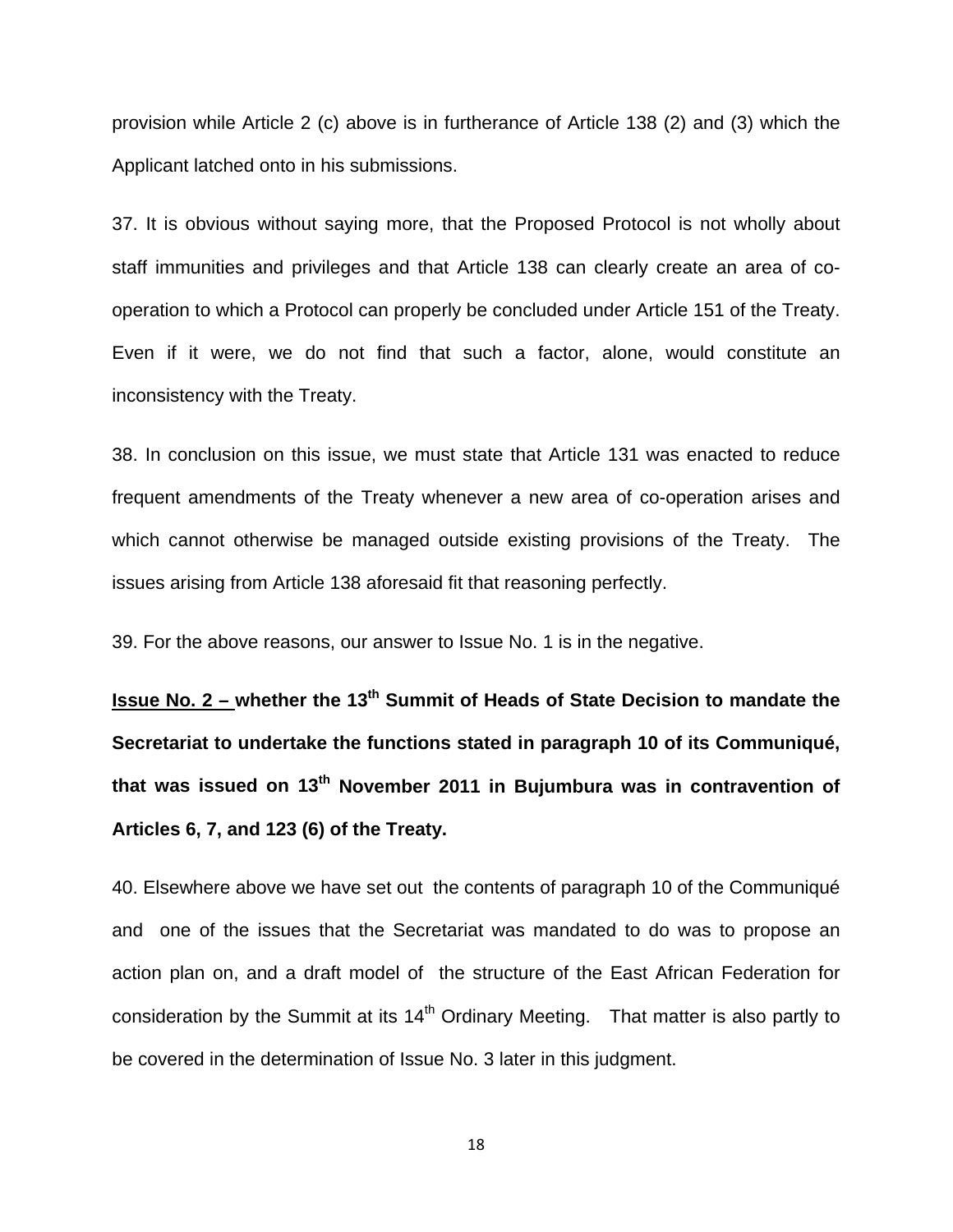41. For purposes of Issue No. 2, we shall limit ourselves to the issue of the interpretation to be given to Article 123 (6) and the role of the Secretariat in the Community. In that regard, it is important to note that Article 123 (6) provides as follows;

**"The Summit shall initiate the process towards the establishment of a Political Federation of the Partner States by directing the Council to undertake the process''.** 

42. The Applicant's argument in this regard is that by mandating the Secretariat to *"propose an action plan"* and a **"***draft model of the structure of the East African*  **Political Federation", the Summit acted in breach of the operational principles of the** Community (Article 7) and the *"General undertaking as to implementation"* of the Treaty (Article 8) as well as specifically Article 123 (6) aforesaid.

43. We agree with the Respondent that the Applicant's argument on this issue is misguided. We say so, with respect, because as shall be seen later, initiation of the process of Political Integration and eventual Political Federation was not made at the 13<sup>th</sup> Summit, but much earlier. That, therefore, the mandate given to the Secretariat was in furtherance of a process that had been in place long before the Bujumbura Communiqué which then leads to the question: what is the relationship of the Summit vis-à-vis the Secretariat? Article 71 of the Treaty sets out the functions of the Secretariat and of relevance to the issue at hand and as properly argued by the Respondent, are the following: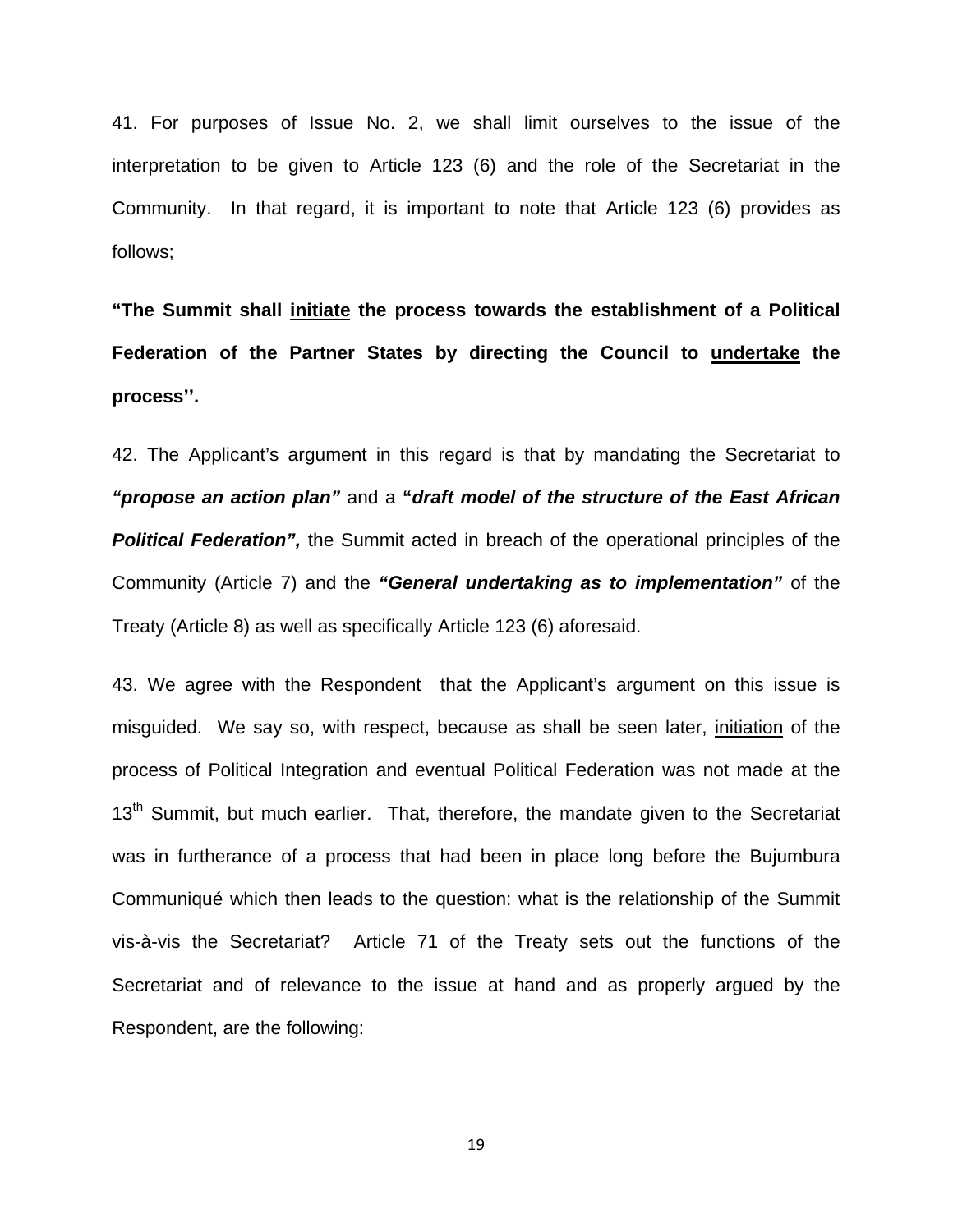i) Article 71 (1) (b) –the initiation of studies and research related to and the implementation of programmes for the most appropriate and expeditious and efficient ways of achieving the objectives include **"widening and deepening co-operation among Partner States"** and the establishment in accordance with the provisions of the Treaty, a Customs Union, a Common Market, and subsequently a Monetary Union and a Political Federation.

44. All the above objectives are also set out at paragraph 10 of the Communiqué and the Secretariat was neither **initiating** them nor was it **undertaking** the actual processes as alleged by the Applicant. It was merely mandated to do technical work which under the Treaty provisions quoted above, is entirely in its province.

ii) Article 71 (1) (d) – the undertaking either on its own initiative or otherwise investigations, collection of information or verification of matters relating to any matter affecting the Community that appears to it merit examination.

45. A clear reading of paragraphs 10 (a) and (b) of the Communiqué would show that the Secretariat was actually examining and working from drafts prepared by a Team of Experts and verifying and harmonizing them towards the functioning of the Customs Union, Common Market and Monetary Union. In our humble view, that mandate does not fall outside Article 71 of the Treaty.

iii) Article 71 (1) (I) – the responsibility for the implementation of the decisions of the Summit and the Council.

46. This responsibility is extremely wide and covers all directives and mandate issued by and conferred by the Summit on the Secretariat and this is the critical link between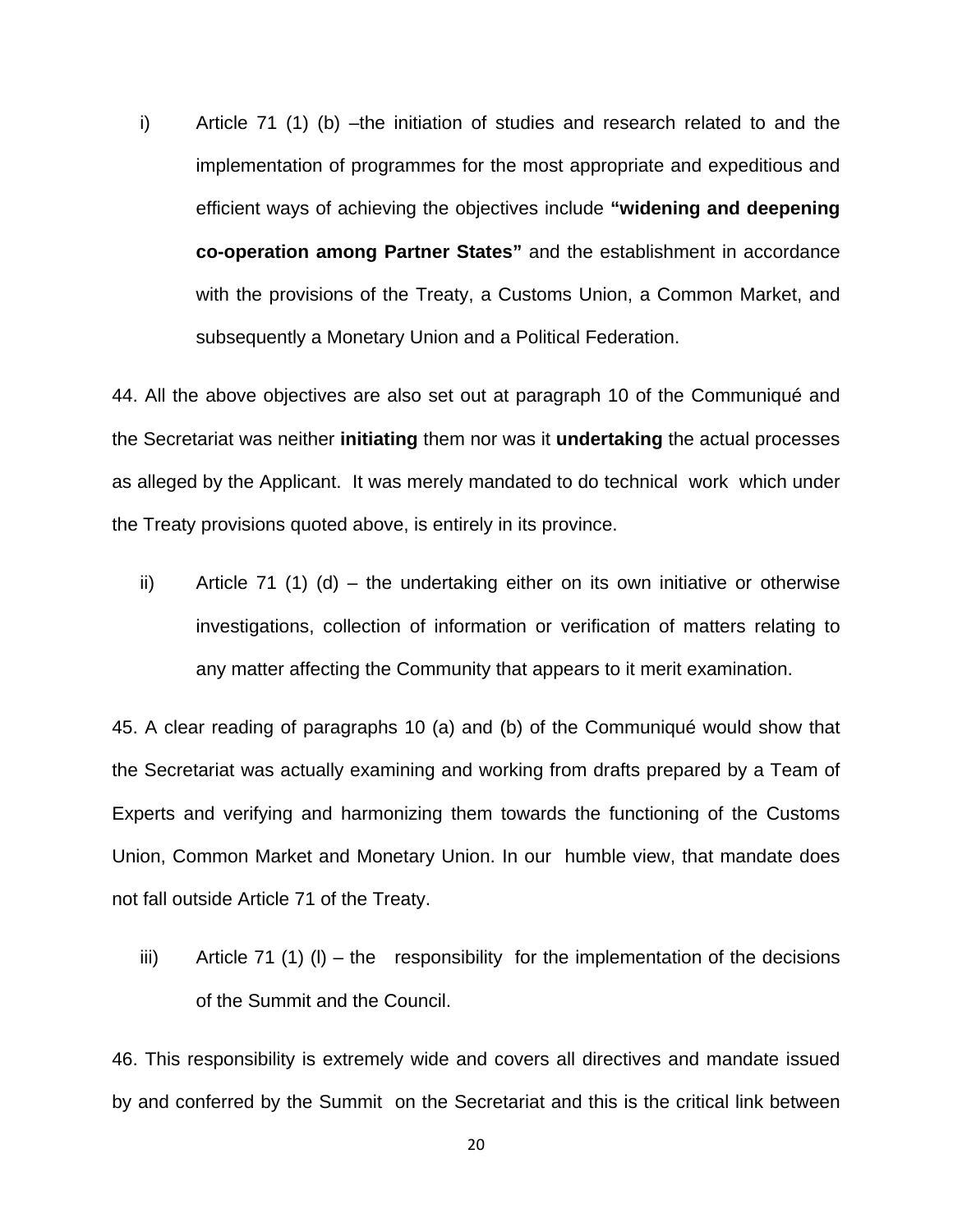the Summit and the Secretariat. The latter, functionally, is subservient to the former and this is the context in which the mandate contained in the Communiqué must be looked at. In addition to this, Article 11 which relates to the functions of the Summit provides at Article 11(1) that:

## **"***The Summit shall give general directions and impetus as to the development and achievement of the objectives of the Community."*

The directions given to the Secretariat contained in paragraph 10 aforesaid are well within the mandate of the Summit and conversely this is also within the Secretariat's mandate to receive and act on those directions and we see no breach of the Treaty by either of the two Organs of the Community.

47. We also agree with the Respondent that the directions given were not an end in themselves; the Secretariat was also directed to present all the draft proposals for consideration by the Summit at its  $14<sup>th</sup>$  Ordinary Meeting . At that Meeting, the drafts proposals would only become useful if the Summit adopted them in which event they would become its documents and not of any other Organ.

48.While addressing this issue, it behoves us to address in a few words the critical role that the Secretariat plays in the affairs of the Community, generally. In the book, **"The Drive Towards Political Integration in East Africa,"** Ed. Isabelle Wafubwa and Joseph Clifford Birungi at page 173, one Prof. Sam Turyamuhika writes as follows:

*"The current EAC Secretariat has been typified as powerless, meetings and workshop organizer, minute taker etc."*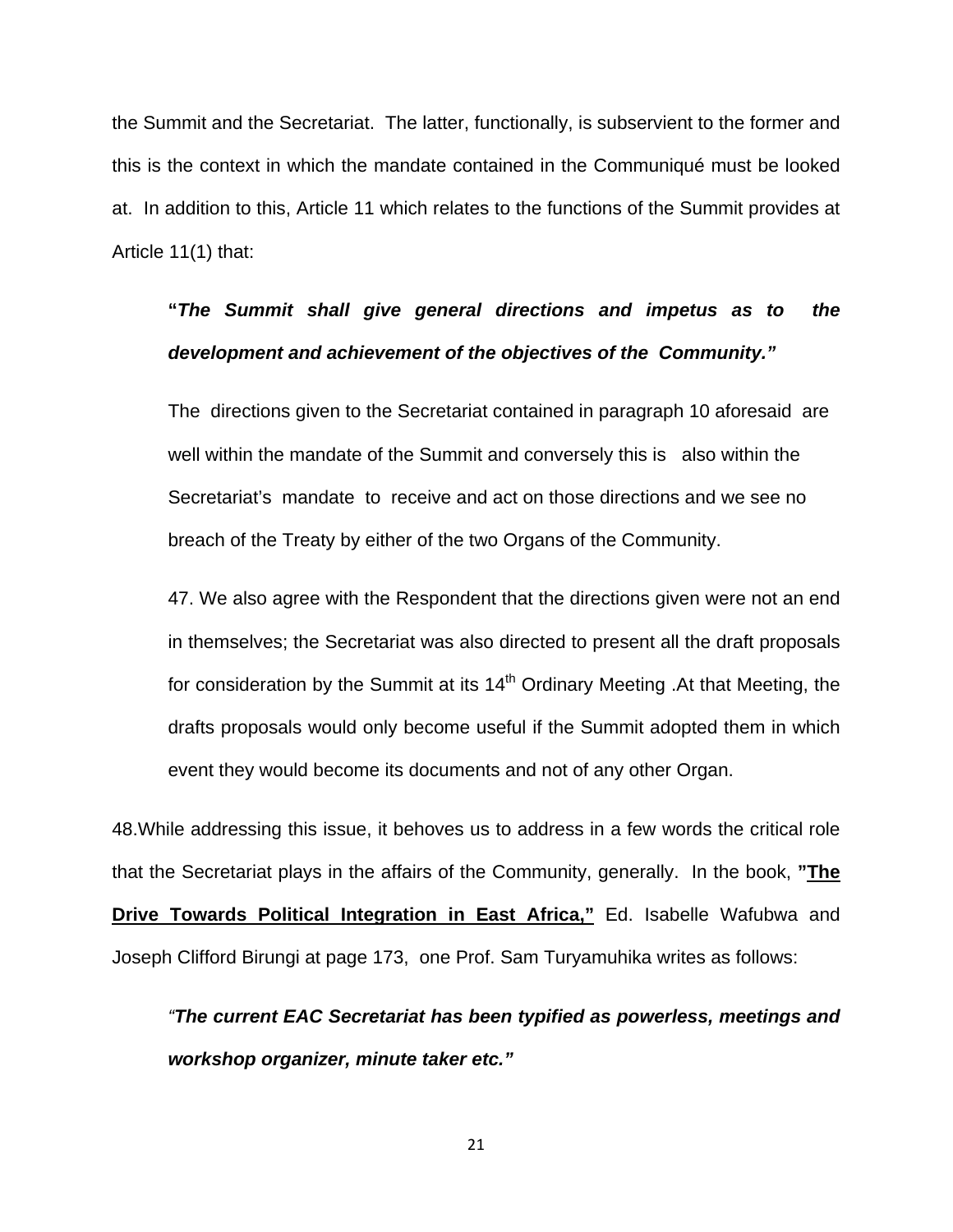49. We take a different view of that harsh and unfair judgment. The EAC Secretariat is the fulcrum on which the wheels of integration rotate. The Summit, the Council of Ministers, the Co-ordination Committee and Sectoral Committees are all part-time and meet only as often as their functions require. Yet, the Secretariat slogs, day in, day out, to ensure that the ship of integration remains afloat. The Community, in our view ,is like a giant ship owned by shareholders(the people of East Africa);the Summit is like a Board of Directors and the Council, is like the Management. The Captain is the Secretary-General and the crew are the staff in the Community. To call the Captain and crew, useless, and denigrate their role in keeping any ship on the high seas on course, is to say that the shareholders or the Board of Directors can single-handedly and without any input from those that physically man the ship, sail that ship from a distance. The Summit represents the owners of the ship, and its duty is to decide where the ship goes and should always act in the best interests of the shareholders. The Summit thus meets periodically to assess progress and regularly inform the shareholders of the profits (benefits) from the operations of the ship. The Council, Coordination and Sectoral Committees are the Summit's agents in overseeing progress aforesaid. Without the Captain and crew, the ship can barely survive the storms and other perils that are prevalent in high seas including attacks by pirates. We digressed to make the point that, our reading and understanding of Articles 11,14,18,21 and 71 of the Treaty, which create the functions of the Organs of the Community, is that the Secretariat is the only Organ created by Article 9 of the Treaty to steer the ship of integration by implementing decisions of all the other Organs and its crucial role thereby ought to be recognized and supported.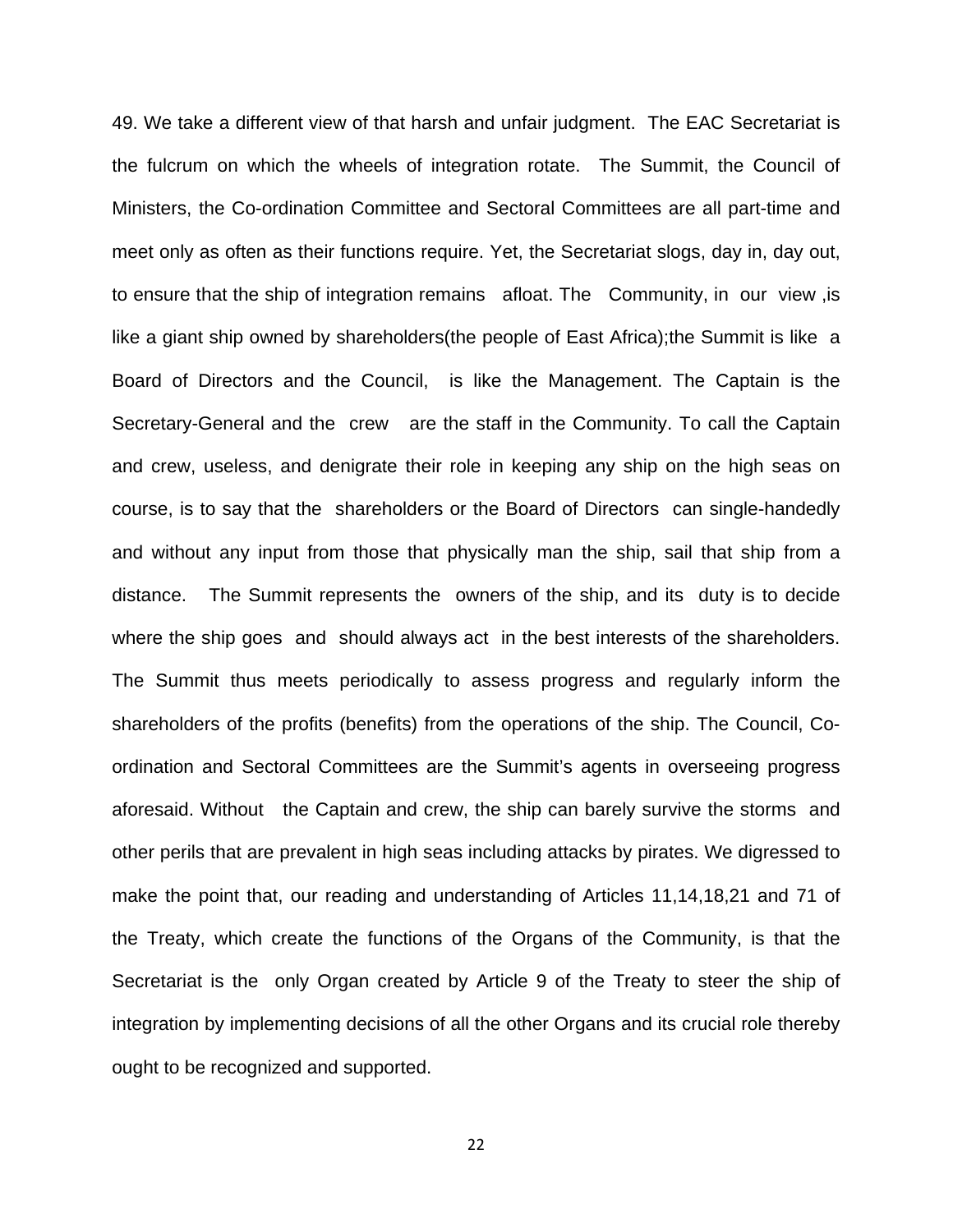50. In any event on Issue No. 2, our answer is in the negative.

**Issue No. 3 – whether the process towards the establishment of a Political Federation of the Partner States is an exclusive preserve of the Council to which the Secretariat cannot contribute.** 

51. We have touched on this issue while addressing Issue No. 2 and we think that the present issue is a corollary of the other. However, it is obvious that whereas Issue No. 2 also dealt with directions to the Secretariat regarding the Customs Union, Common Market and Monetary Union, this one is specific to paragraph 10 (c) of the Communiqué which is about Political Integration.

52. Elsewhere above, we stated that the initiation of a process towards a Political Federation did not begin with the Communiqué issued at Bujumbura. In a book titled *"The State of East Africa Report, 2006"* published by Society for International Development, at page 7, it is written as follows:

*"At the August 28th, 2004 EAC Summit held in Nairobi, Kenya, the Presidents of Kenya, Uganda and Tanzania resolved to work towards 'the political federation of East Africa'. To this end, a high level Committee on Fast-Tracking East Africa Federation was established. The Committee reported back to the Heads of State at a Summit held on November 26<sup>th</sup>, 2004 in Arusha, Tanzania, where it was resolved to set up a political federation by '2010'. In their Joint Communiqué following the Third Extra-Ordinary Summit of the East African Community held on May 30th, 2005, in Dar es Salaam, Tanzania, the Heads of State 'reaffirmed their commitment*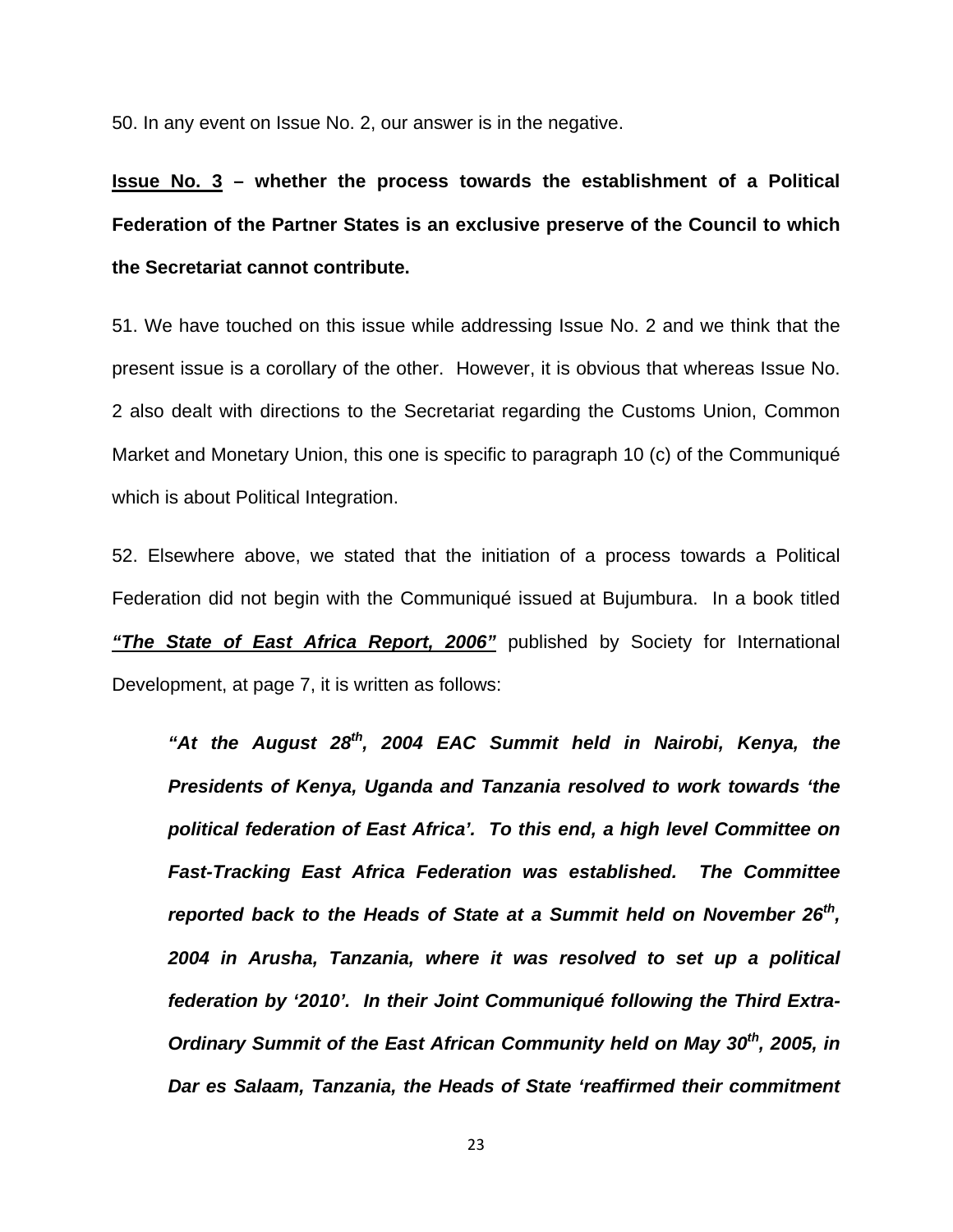*to East African Federation which is enshrined in the Treaty Establishing the East African Community'. They 'further observed that a strong Federation is only possible if it is owned by the people of East Africa themselves through the effective and informed participation from the very beginning of the process through to the end'."*

53. This *background* is important in answering the question whether the Summit, pursuant to Article 123 (6) of the Treaty actually initiated the process towards a Political Federation at the Bujumbura Summit. In fact in its Report dated 26<sup>th</sup> November 2004 presented to the Summit, the Committee on Fast Tracking East African Federation, in its transmittal letter to the Heads of State, acknowledged that the Summit in fact initiated the process by its Communiqué of the  $28<sup>th</sup>$  August 2004 and not later. These facts cannot be contested because they have been well documented for posterity.

54. Turning back to the specific question raised above, while determining Issue No. 2, we were categorical that the Secretariat is not a stranger to the implementation of the process towards a Political Federation and we have said why. We have already analysed its relationship with the Summit and now it behoves us to determine its relationship with the Council.

Article 14 of the Treaty defines the functions of the Council to include;

i)to make policy decisions  $-$  Article 14 (1);

ii) to promote, monitor, and keep under constant review the implementation of programmes of the Community and ensure the proper functioning and development of the Community – Article 14  $(2)$ ;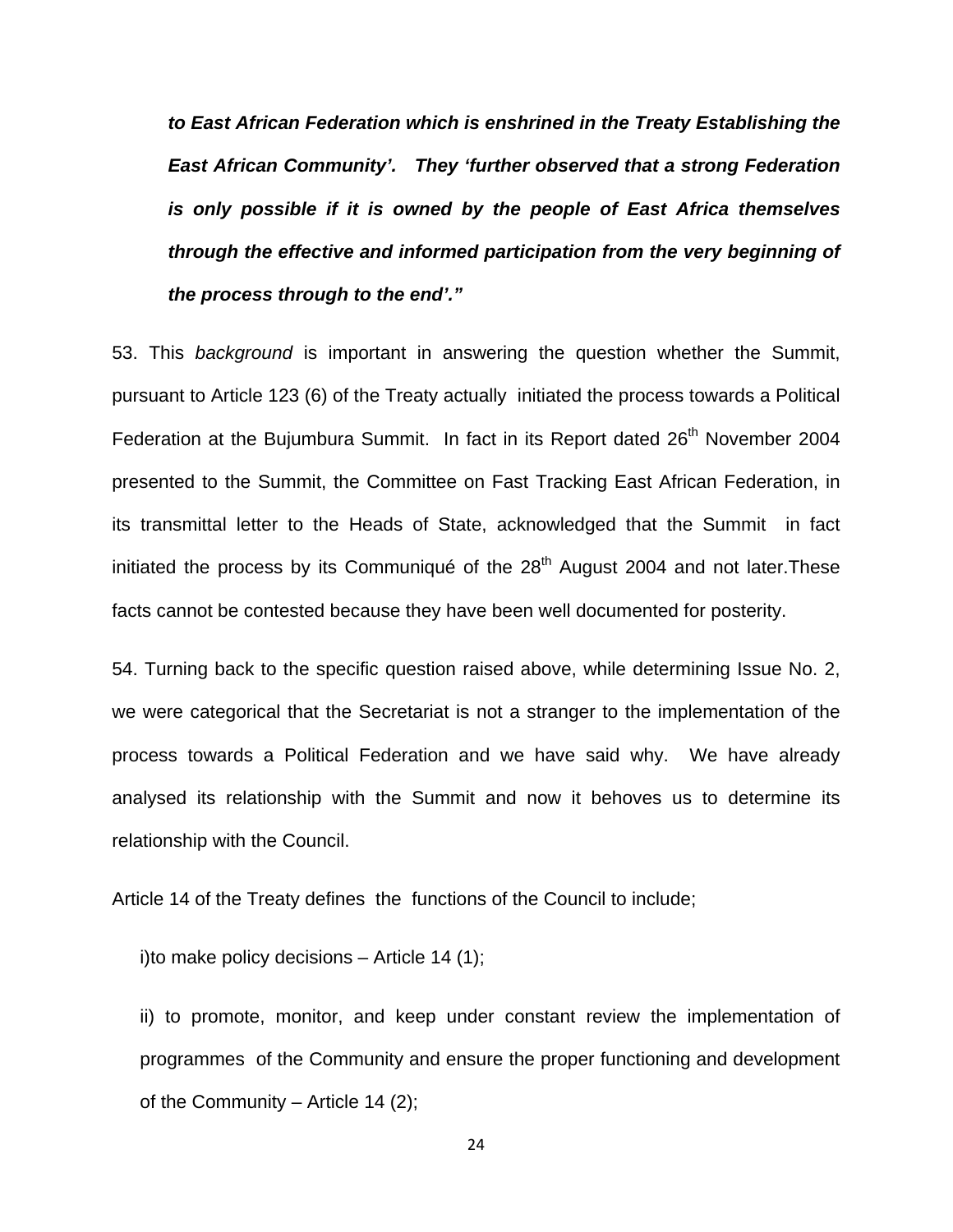iii) Subject to the Treaty, give directions to the Partner States and to all other organs and institutions of the Community other than the Summit, Court and the Assembly- (Article 14(3).

55. One of the organs of the Community under Article 9 (g) of the Treaty is the Secretariat and therefore it would be expected that when executing its mandate under Article 123 (6) of the Treaty, to undertake the process leading to a Political Federation, the Council is well within its powers to give direction to the Secretariat in any matter it deems fit including that process. Elsewhere above, we made the point and now we reiterate it, that of all the Organs of the EAC, it is only the Secretariat which is clothed with the mandate and technical expertise to implement the integration agenda as may be directed by Council or Summit.

56. The Applicant also made the point that the Summit, by implication, admitted its **'error'** in mandating the Secretariat ,as opposed to the Council, in implementing the process leading to a Political Federation. To his mind, the fact that the  $14<sup>th</sup>$ Summit used the following words ,was telling in that regard;

**"The Summit Noted the Progress made on the Road Map for establishing the Political Federation and model Structure for the Federation and directed Partner States to consult further….** 

And directed the Council of Ministers to Report progress to the 15<sup>th</sup> Summit of **the EAC Council of Ministers."** 

57. We have elsewhere above stated that the Summit can direct the Secretariat as well as the Council in matters relating to the implementation of the Treaty. Whether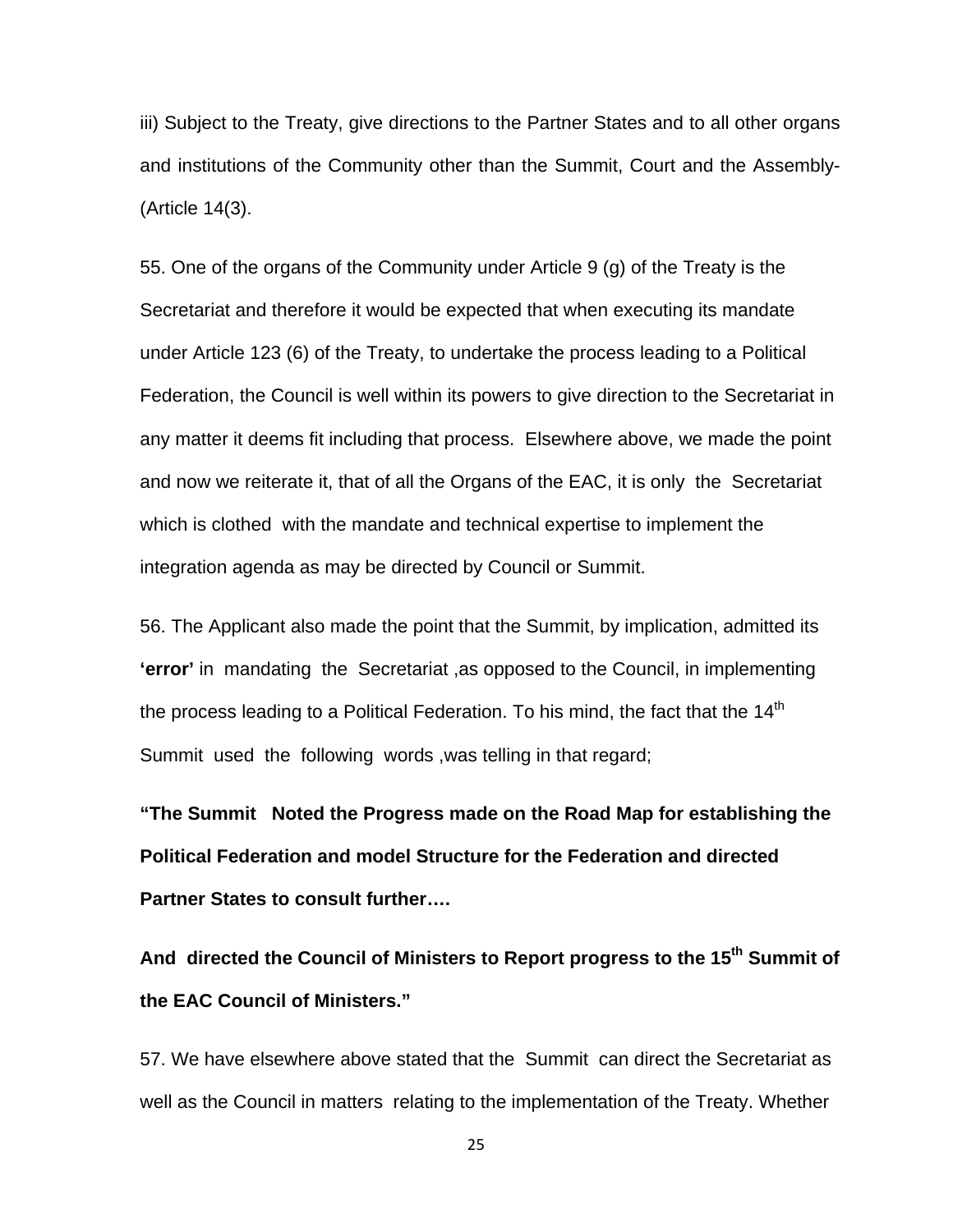in one instance it directs one and later the other, is not in any way a breach of the Treaty. These Organs must all work in tandem towards the attainment of the objectives of the Community and there is no **"error**" that was rectified when the Summit acted as it did in the  $14<sup>th</sup>$  Summit.

58. Another issue which we must address is that of the participation of the citizens of the Partner States in the integration process. Although the issue was vaguely pleaded it was more firmly articulated in submissions by the Applicant and his point was that like Mwalimu Nyerere warned in 1968,the process of integration must be people-centred or it will lead to regrettable consequences. The issue is not difficult and all we can do in answer to the Applicant ,is to refer to Article 7(1) (a) which provides that one of the Operational Principles of the Community is that of a **'People-centered and market driven co-operation'**. If the People of East Africa are at the centre of the entire process, then it follows that their input is not just necessary but imperative.

59. This Court takes judicial notice of the fact that meetings with citizens were held in all Partner States prior to the initiation of the process towards a Political Federation and there is no evidence placed before us to show that such consultations will not continue in the future .

60. Without belabouring the point, the process leading to a Political Federation is not exclusive to the Council and all Organs must work together to attain it and the place of the people is assured in that process.

61 .Issue No. 3 must be answered in the negative for the above reasons.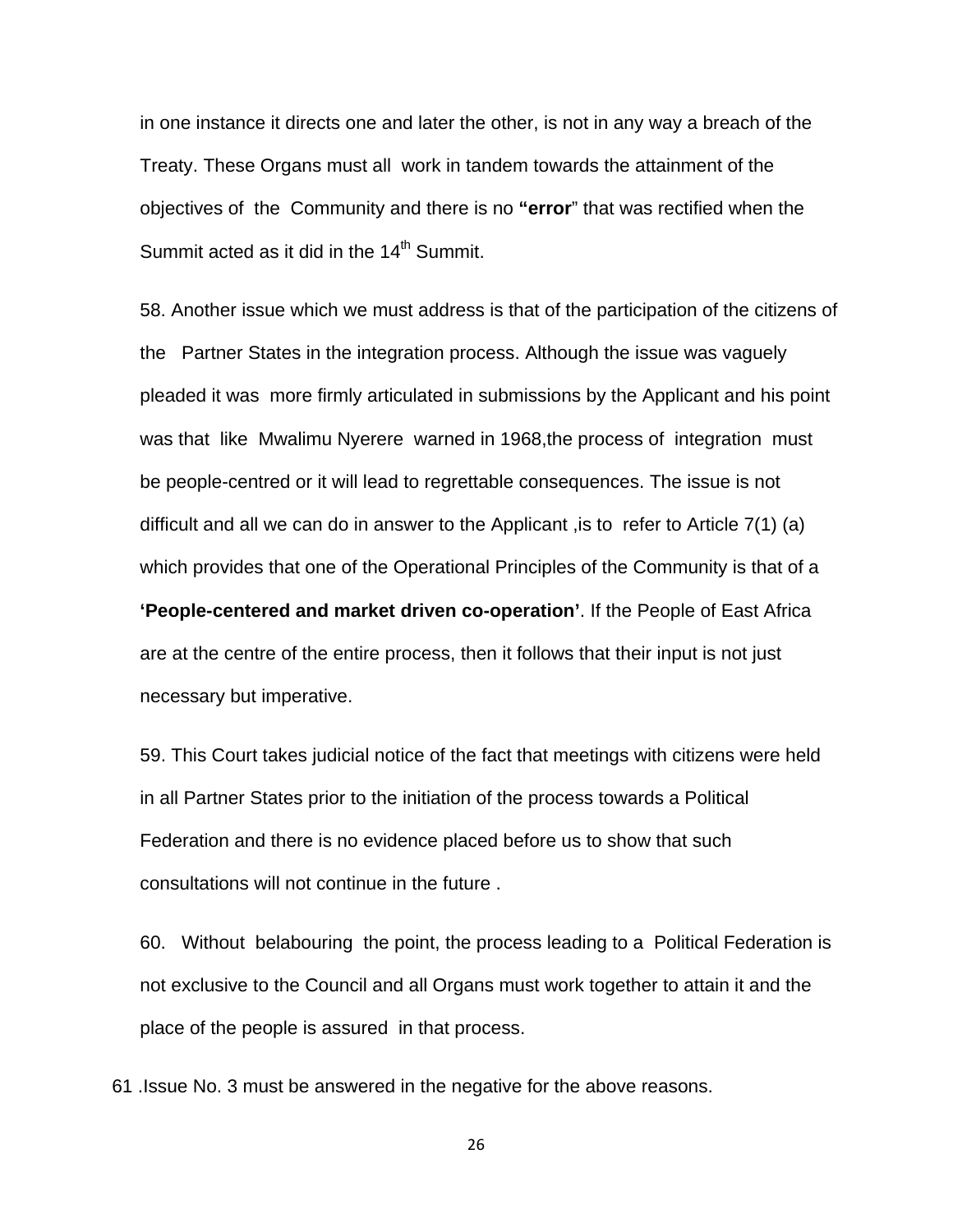## **Issue No. 4 – Whether the completion of Protocols is always only permissible where the Treaty specifically provides for areas of co-operation**

62. We are of the view that our determination of Issue No. 1 also determined Issue No. 4. We merely wish to reiterate, that once Article 131 is properly read and invoked, then it is fallacious to state that only areas of co-operation detailed in Articles 74 – 130 can properly attract the conclusion of Protocols. We have conclusively found that Article 131 envisages areas of co-operation which may not have existed in 1999 and so the window to create Protocols **"in other fields"** was opened and retained in the said Article 131. We say no more.

#### **Issue No. 5 – Whether the Applicant is entitled to the Prayers sought**

63.Reading the Prayers in the Reference which are reproduced at the beginning of this judgment, prayers (a), (b), (c ), and (d) have been found wanting and regarding prayer (f), the Applicant in his submissions stated as follows:

**"Lastly, but not least is item (f) hereto, regards grounds 13 and 14 of the Affidavit. (sic). I earnestly request this Honourable Court to please consider awarding me US \$60,000 as specific damages"(sic).** 

64. Neither in the Reference nor in submissions, written and oral, was the sum of US \$60,000 justified or proved. The oral claim that because of the Communiqué, the Applicant suffered high blood pressure and was therefore entitled to compensation, was in our view not sufficient evidence that the Applicant was lawfully entitled to the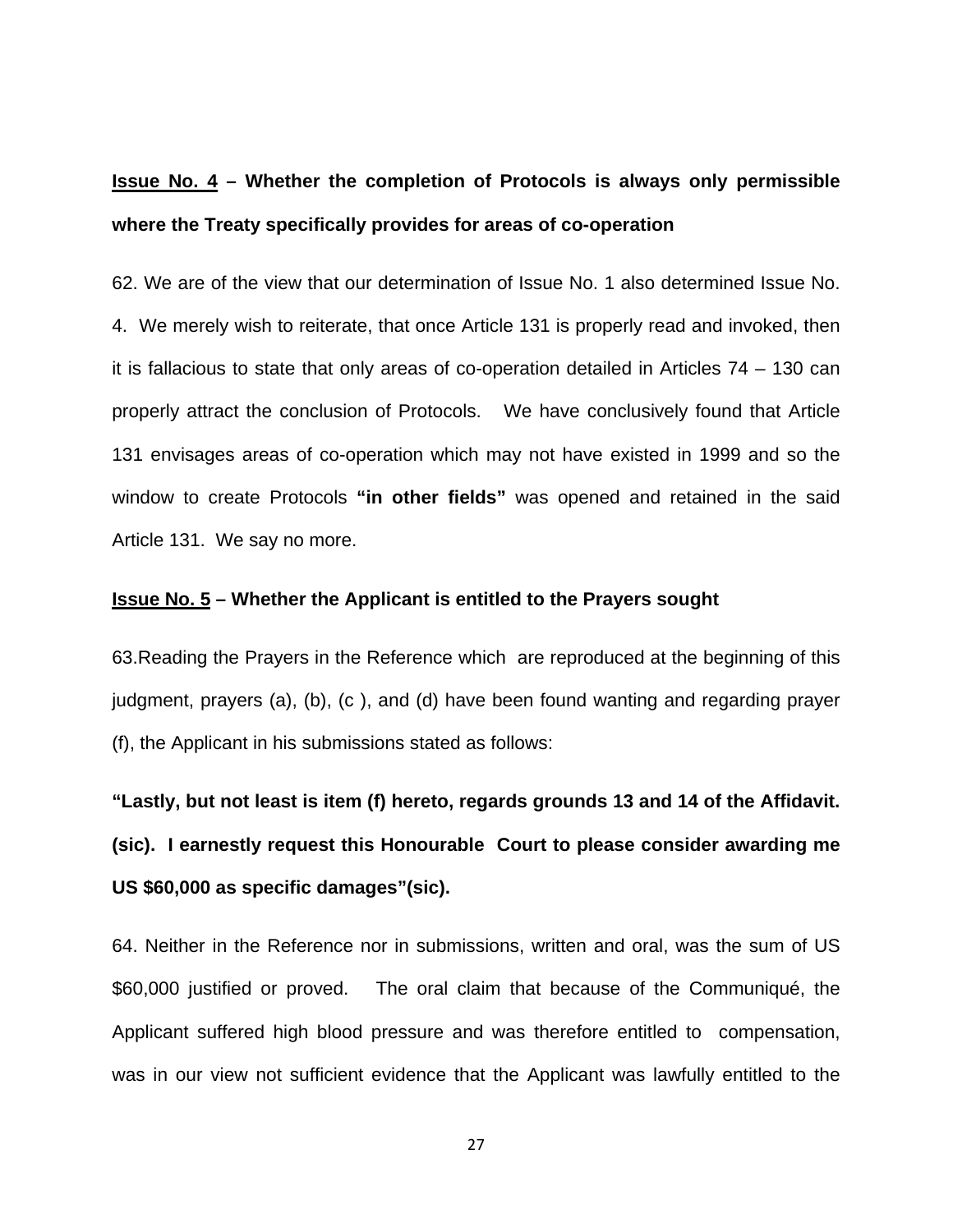said sum. In any event, once we have found all his claims untenable, no award in damages is justifiable.

65. On prayer (e), we think that the Applicant, impressive as his submissions were, was only a decent citizen who was pursuing a dream and although we have not found in his favour on any issue that he raised in the Reference, we do not consider it appropriate to award costs against him. He has always claimed to be an indigent and in fact this Court had to sit in Dar- es -Salaam, Tanzania, to hear the Reference close to his residence and in appreciation of the principle that this Court must be easily accessible to the people of East Africa.

66. We do not see any reason to punish him with costs and so we shall order that each party should bears its own costs.

67. The final Orders to be made are therefore that, the Reference is hereby dismissed but each Party shall bear its own costs.

68. It is so ordered.